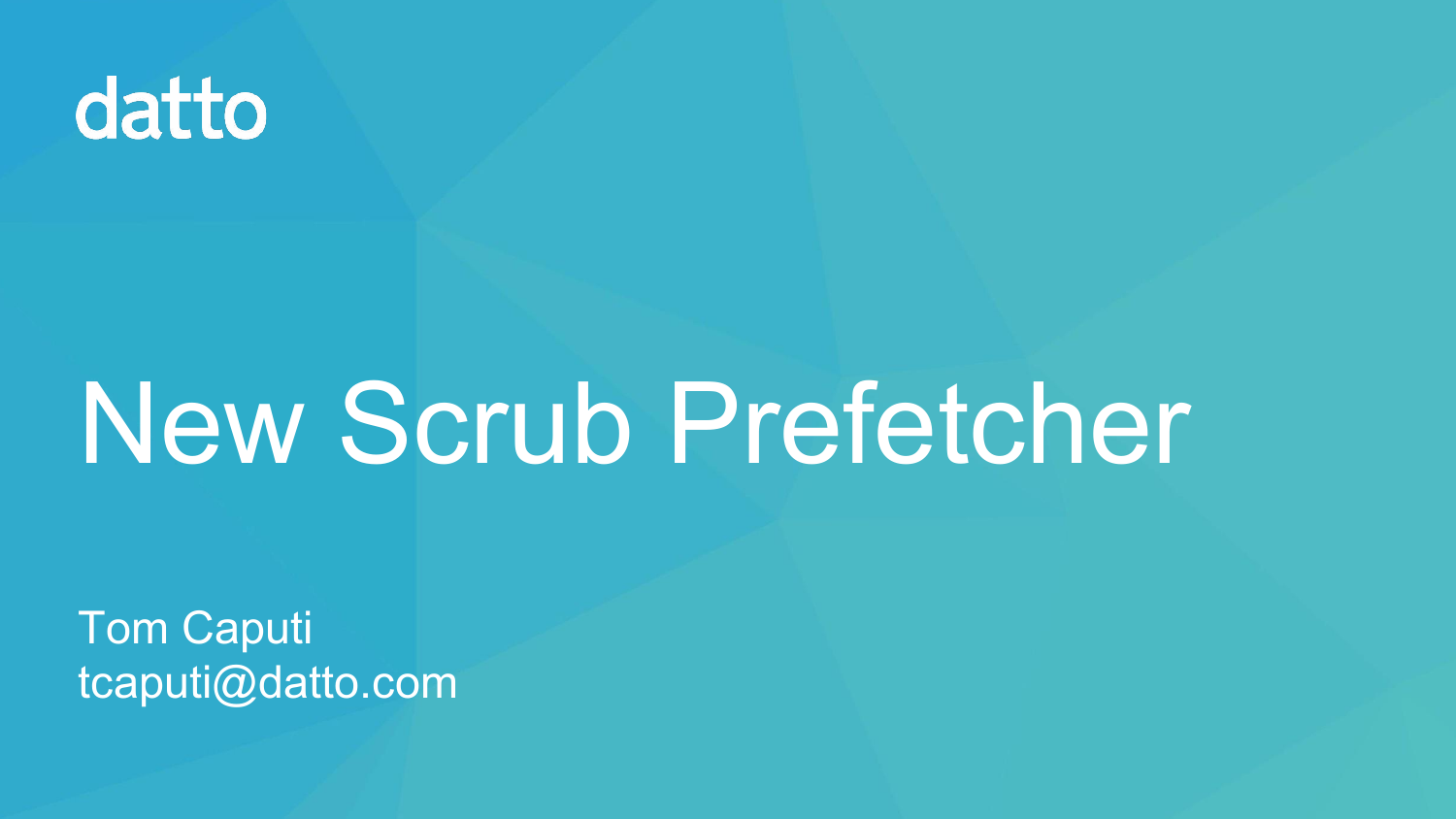# Scrub and Resilver Background

- Scrubs and resilver use exactly the same code
- Scrubs happen completely in syncing context
	- After spending some time scrubbing we suspend
	- Resume next txg, reconciling any state that changed
- Scrub iteration
	-
	-
- Iterate through all object sets in the pool (discovering as we go) • Traverse through all blocks of each object set in logical order • Read all copies / parity of each block
	- Self healing code automatically handles fixing / reporting

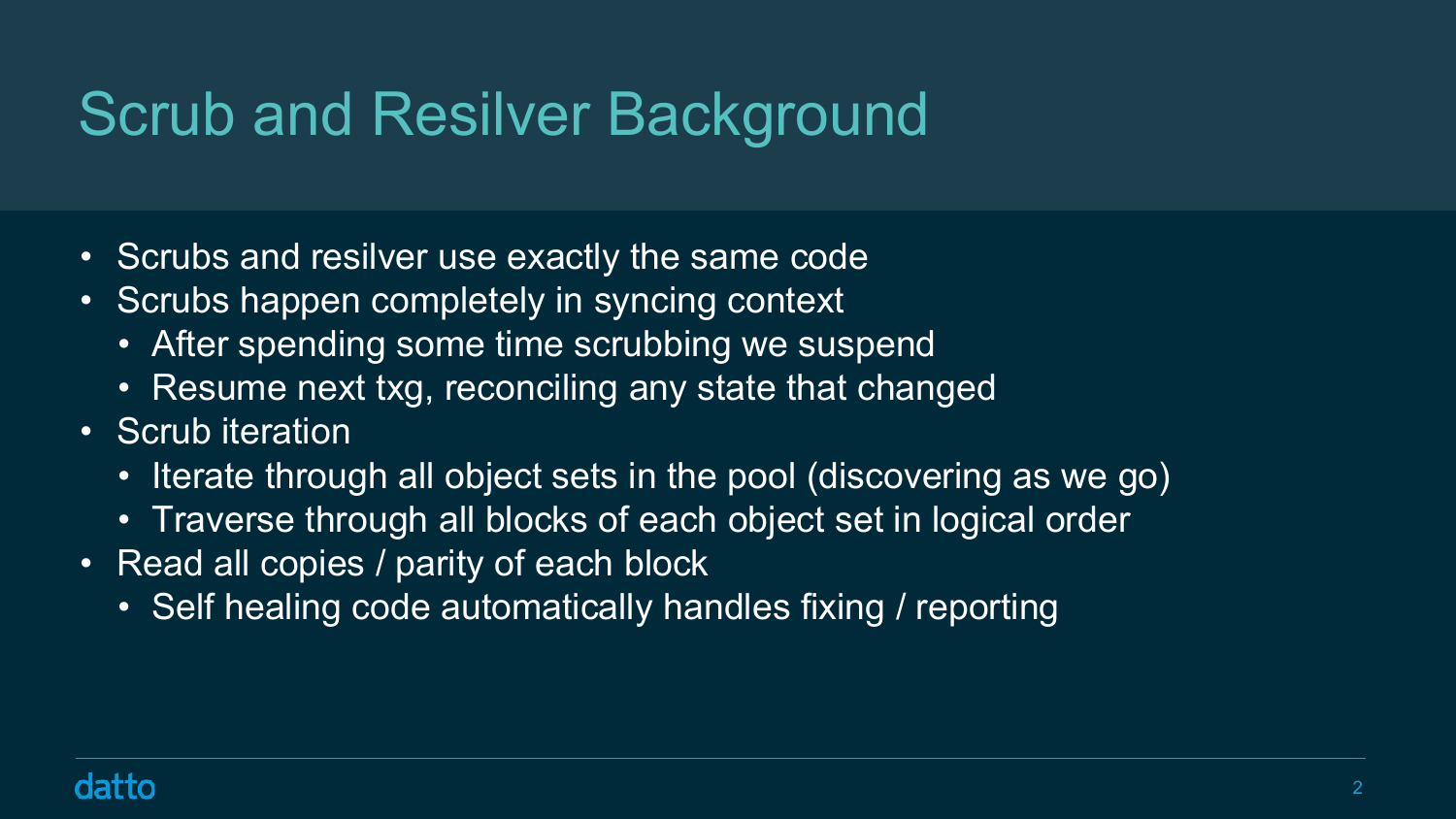

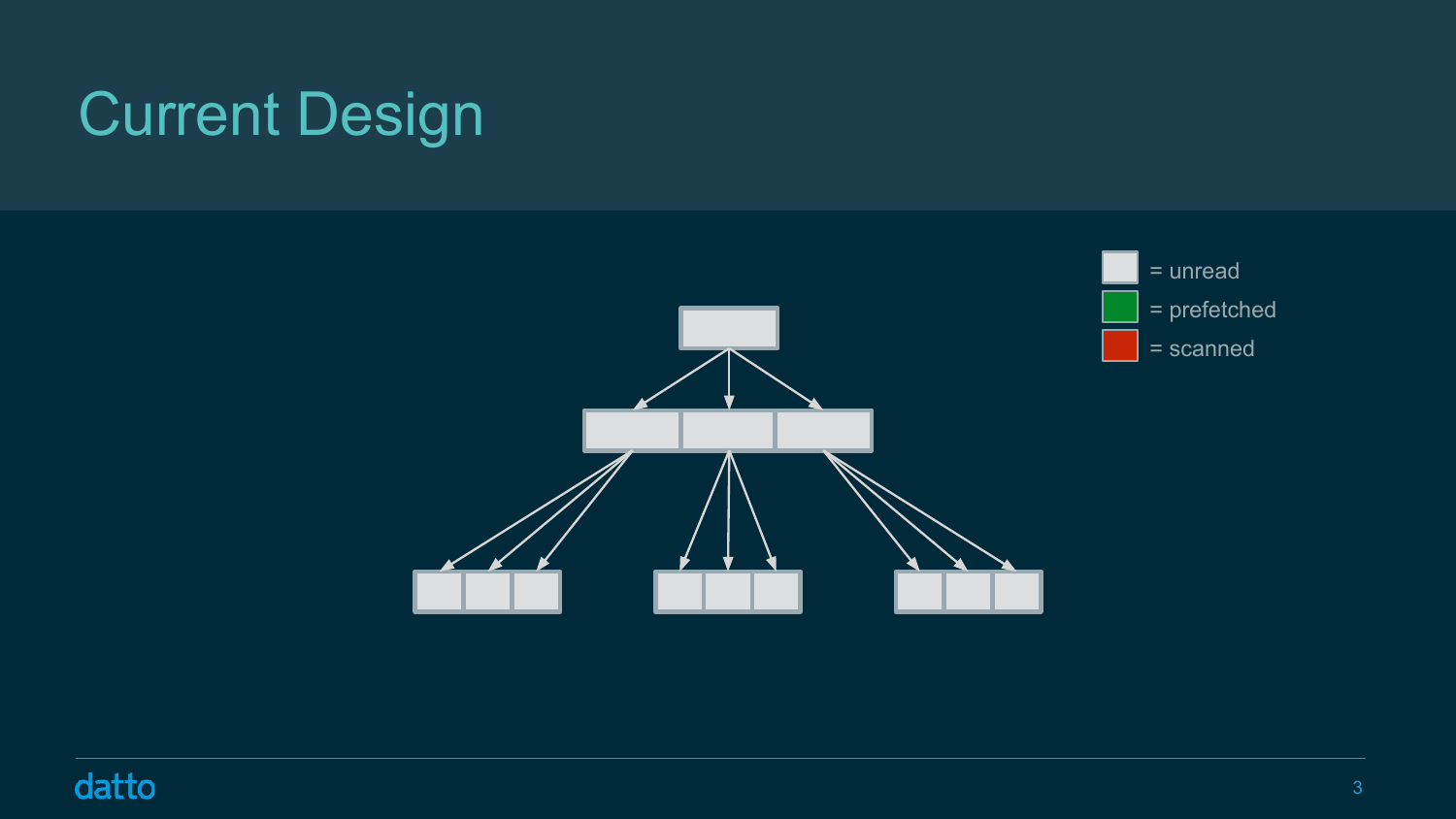

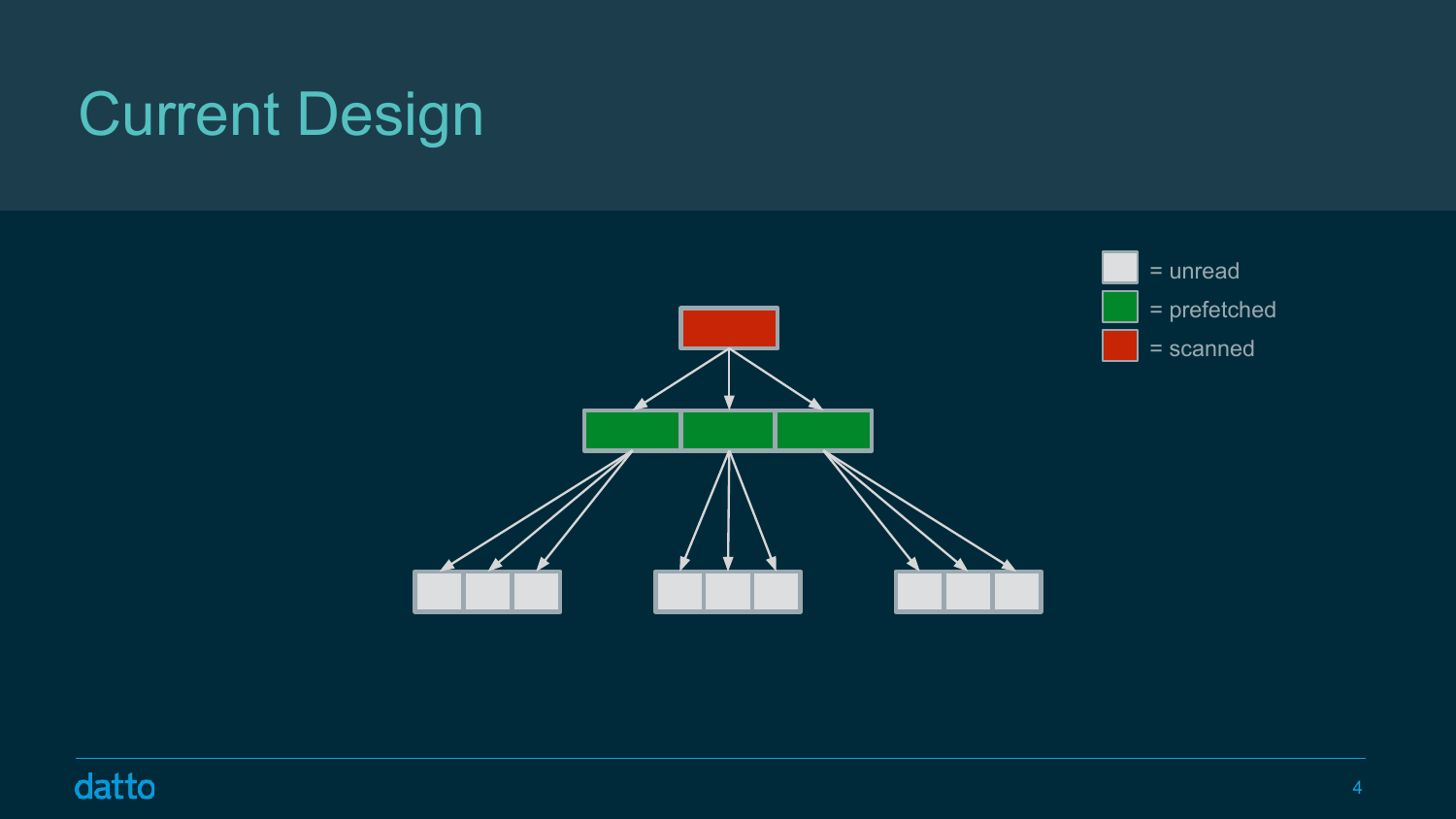



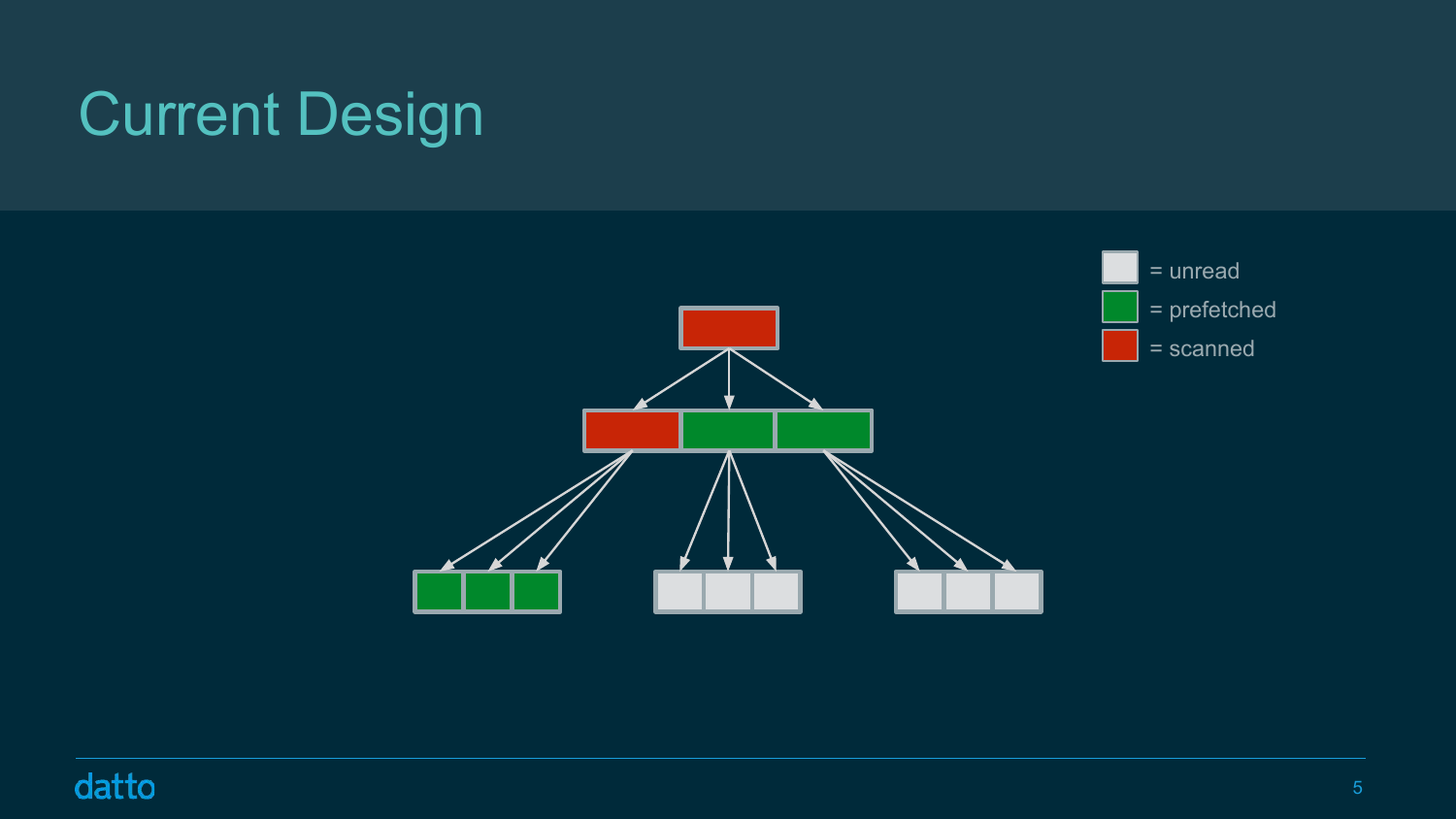

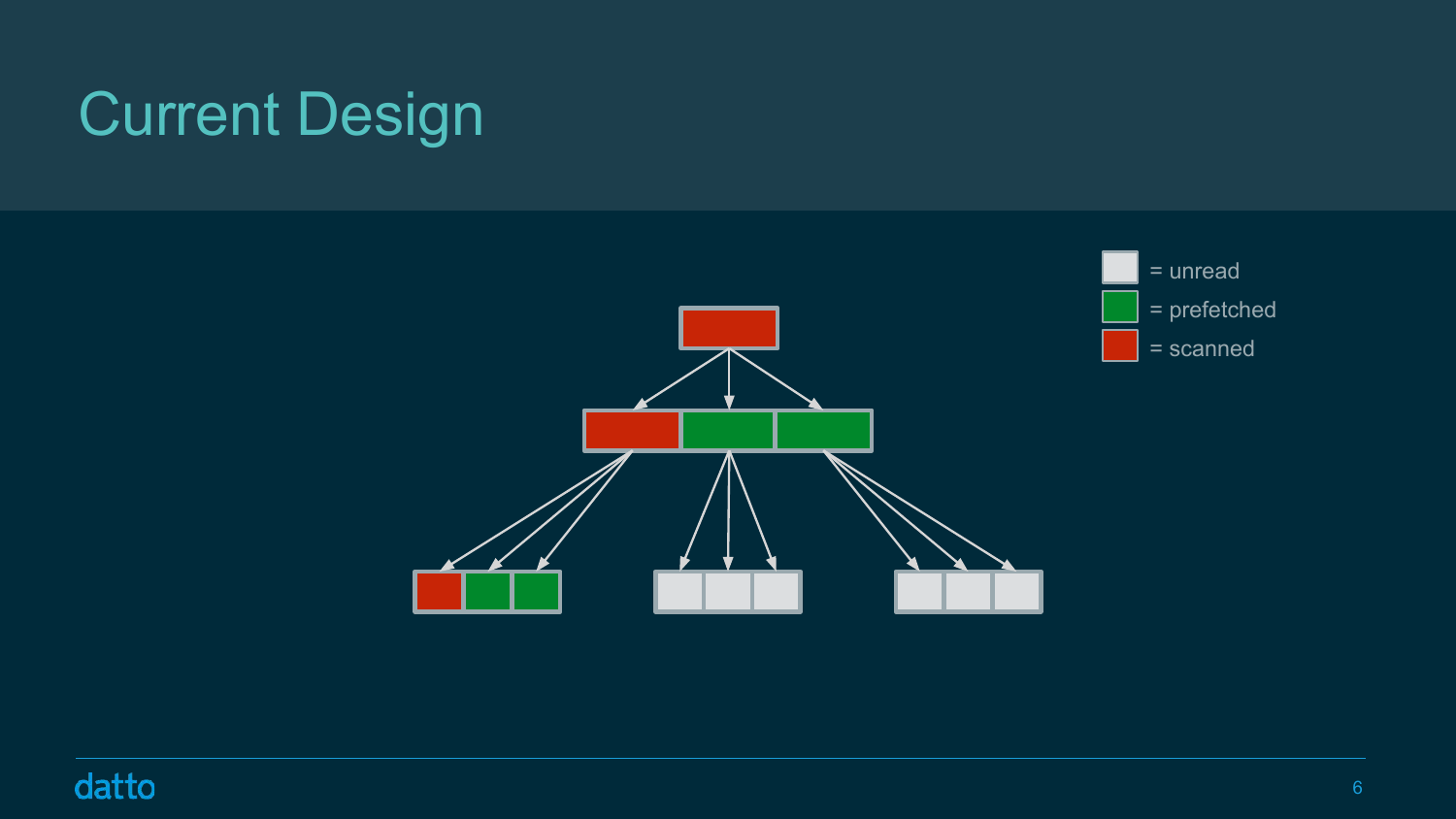

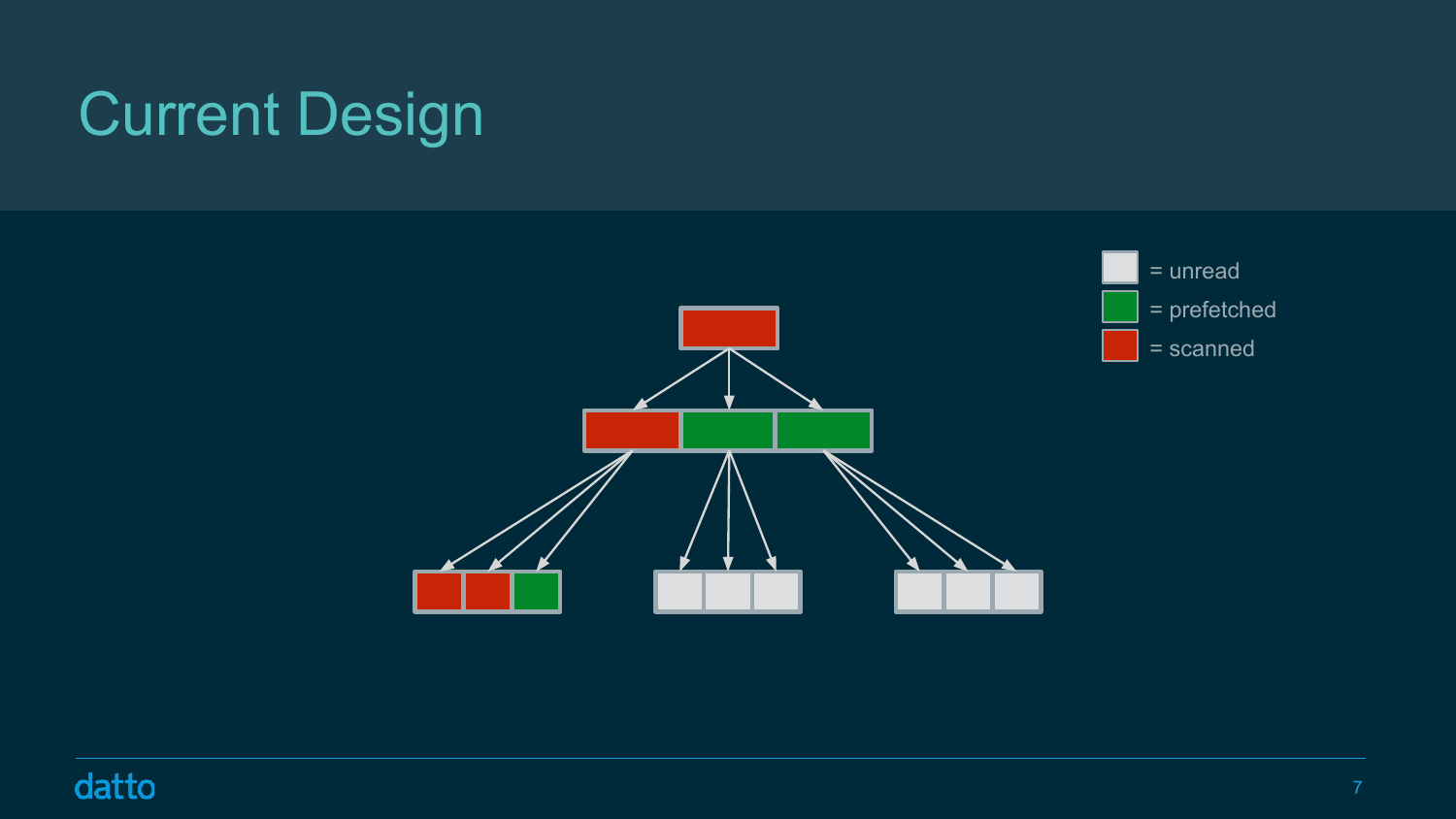

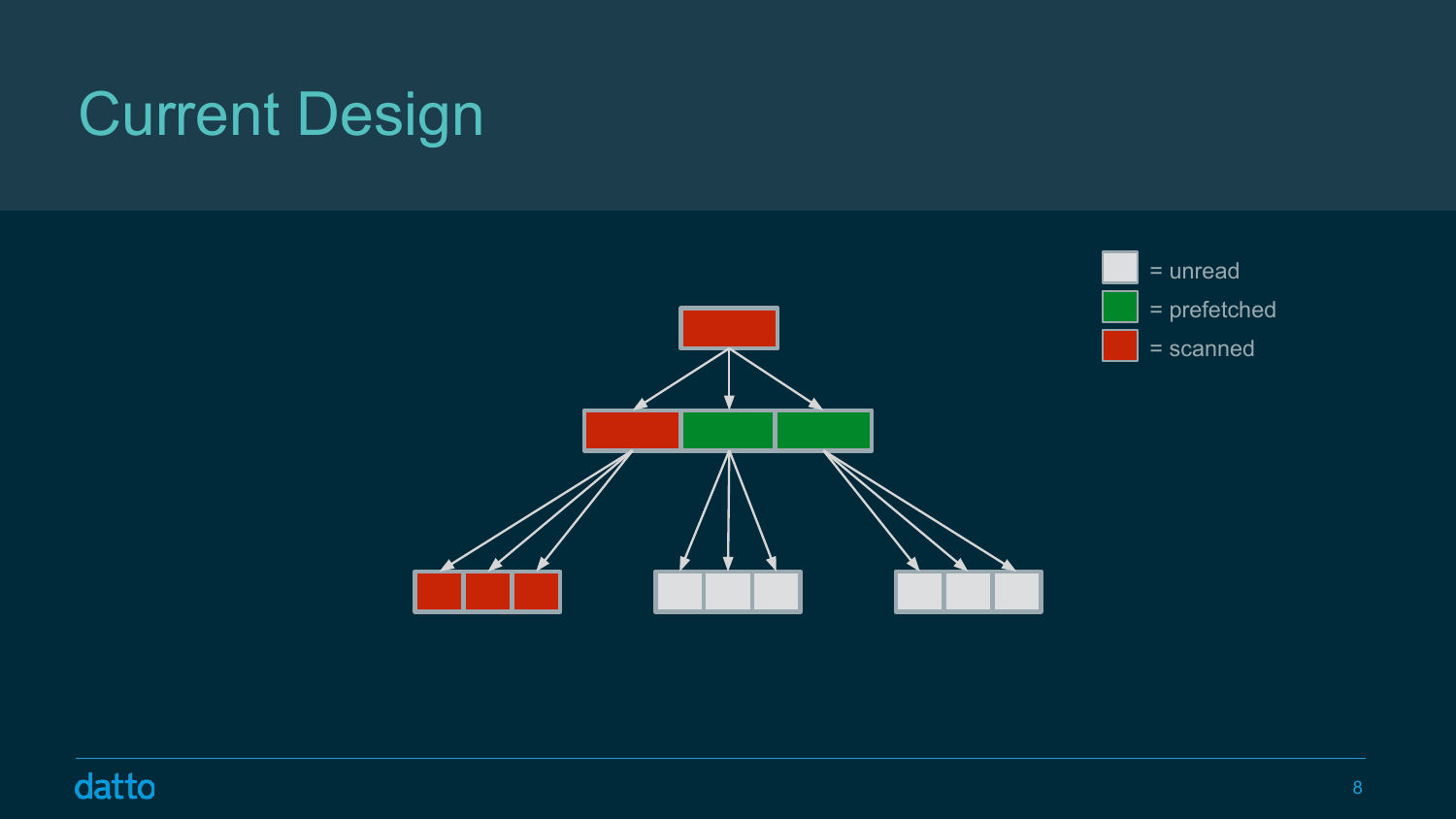

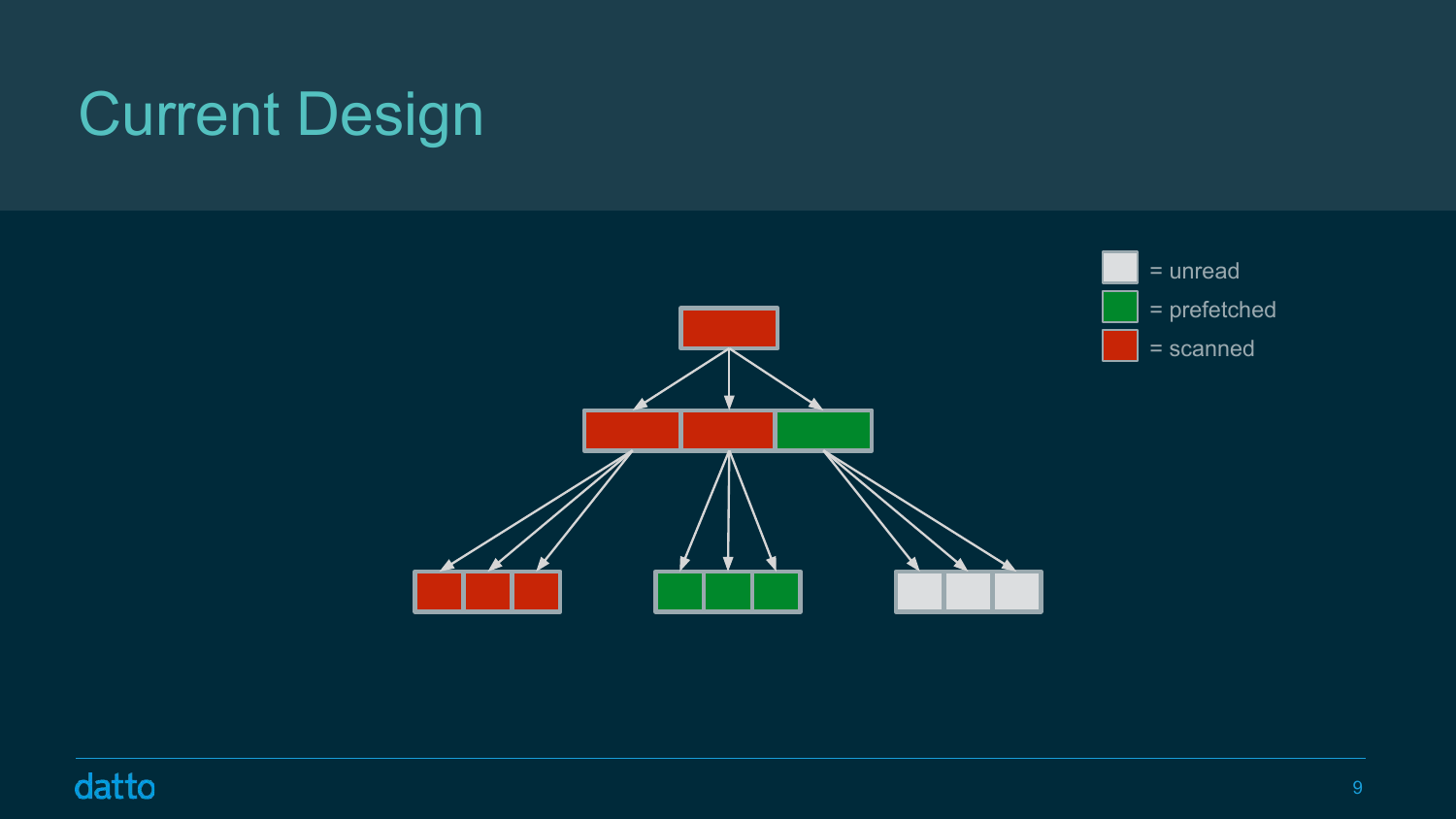

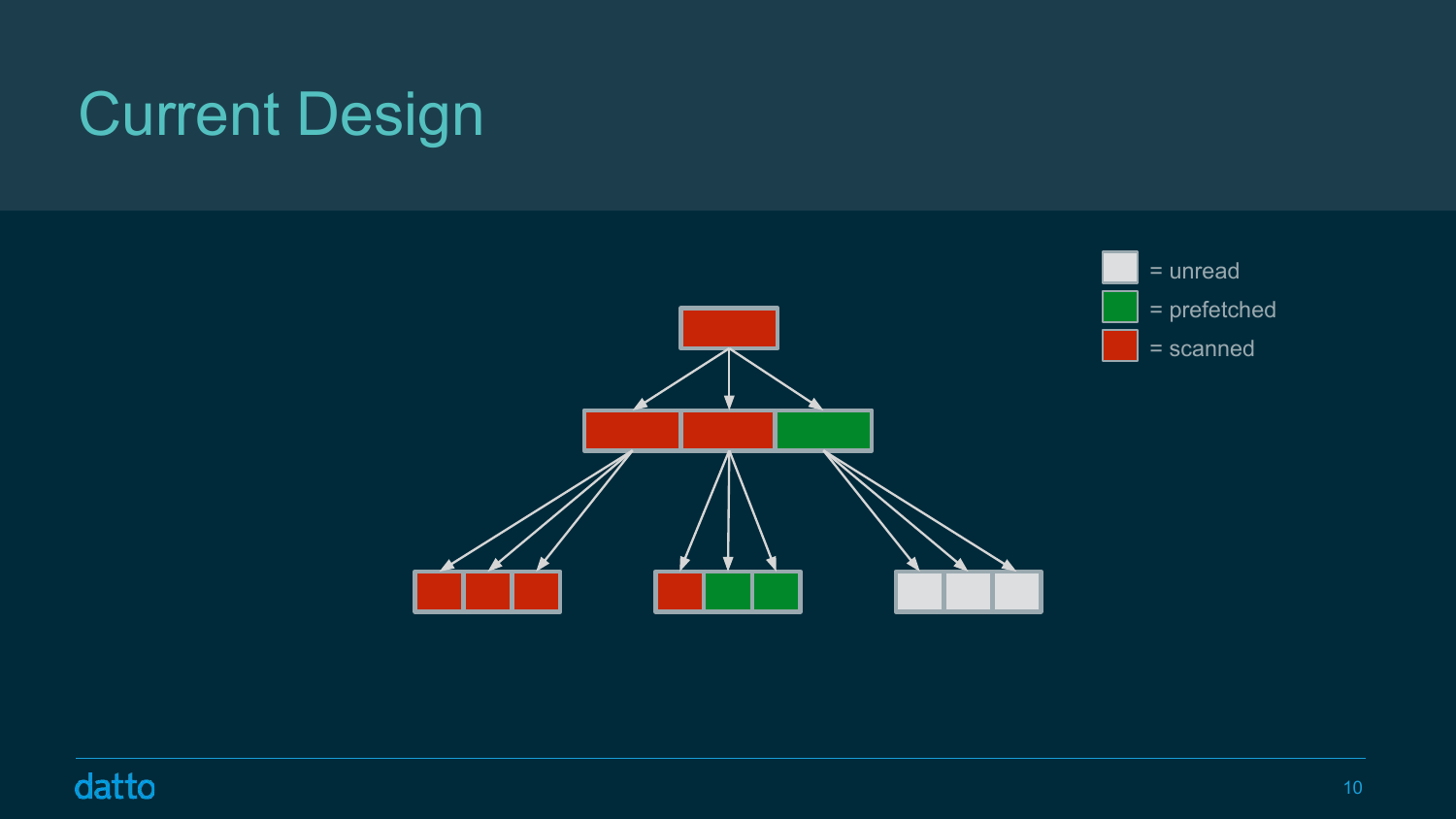

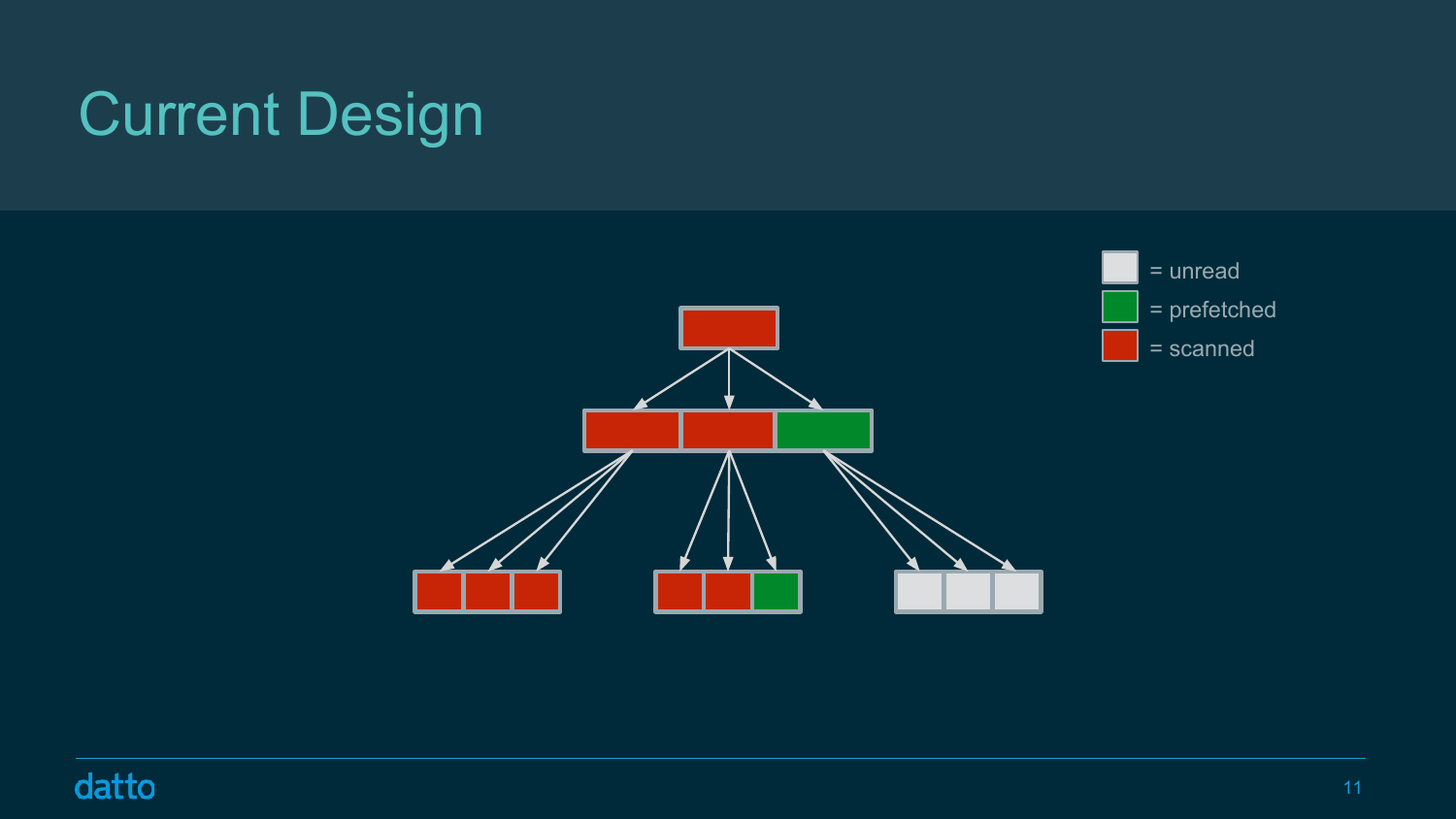

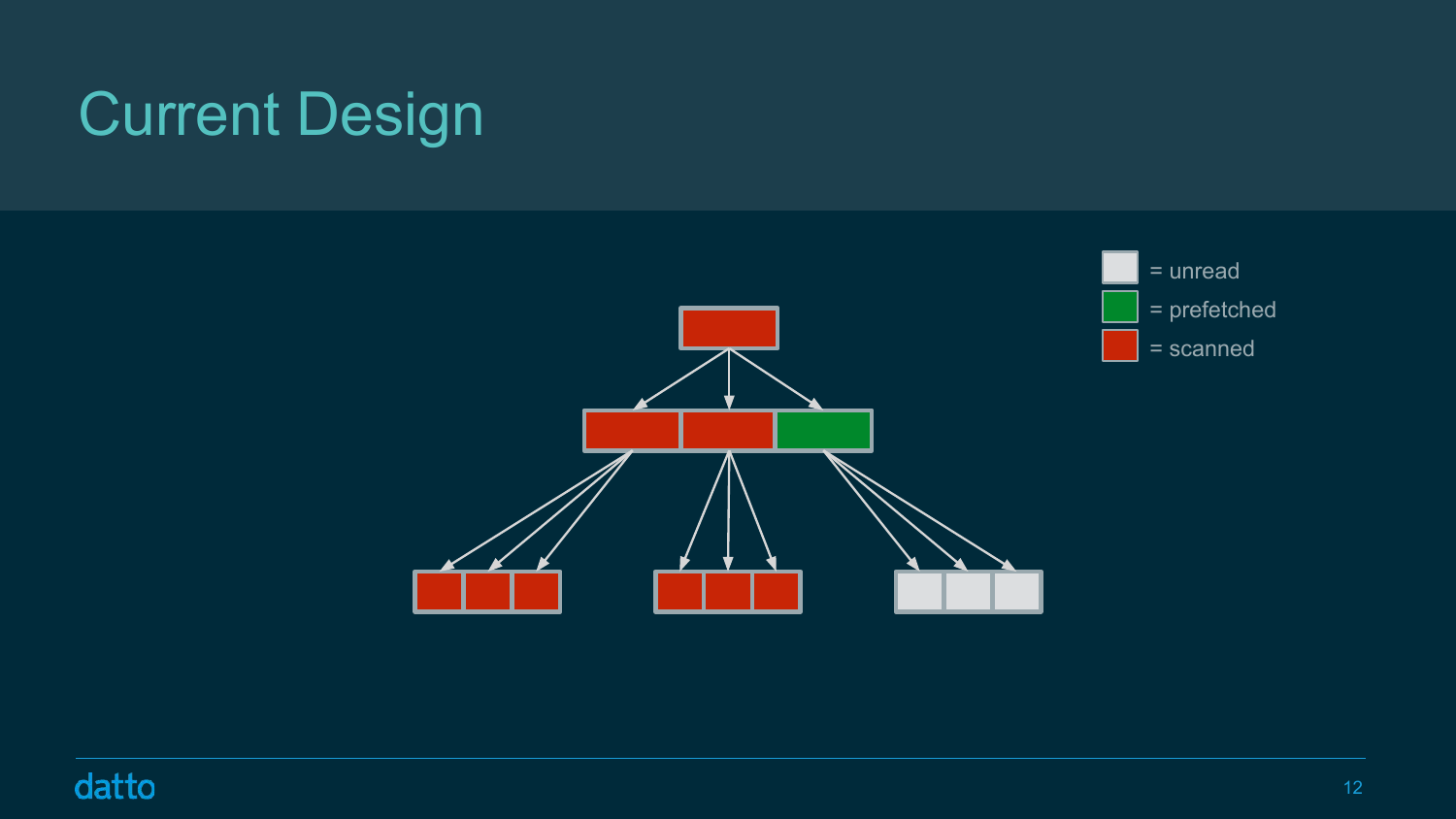

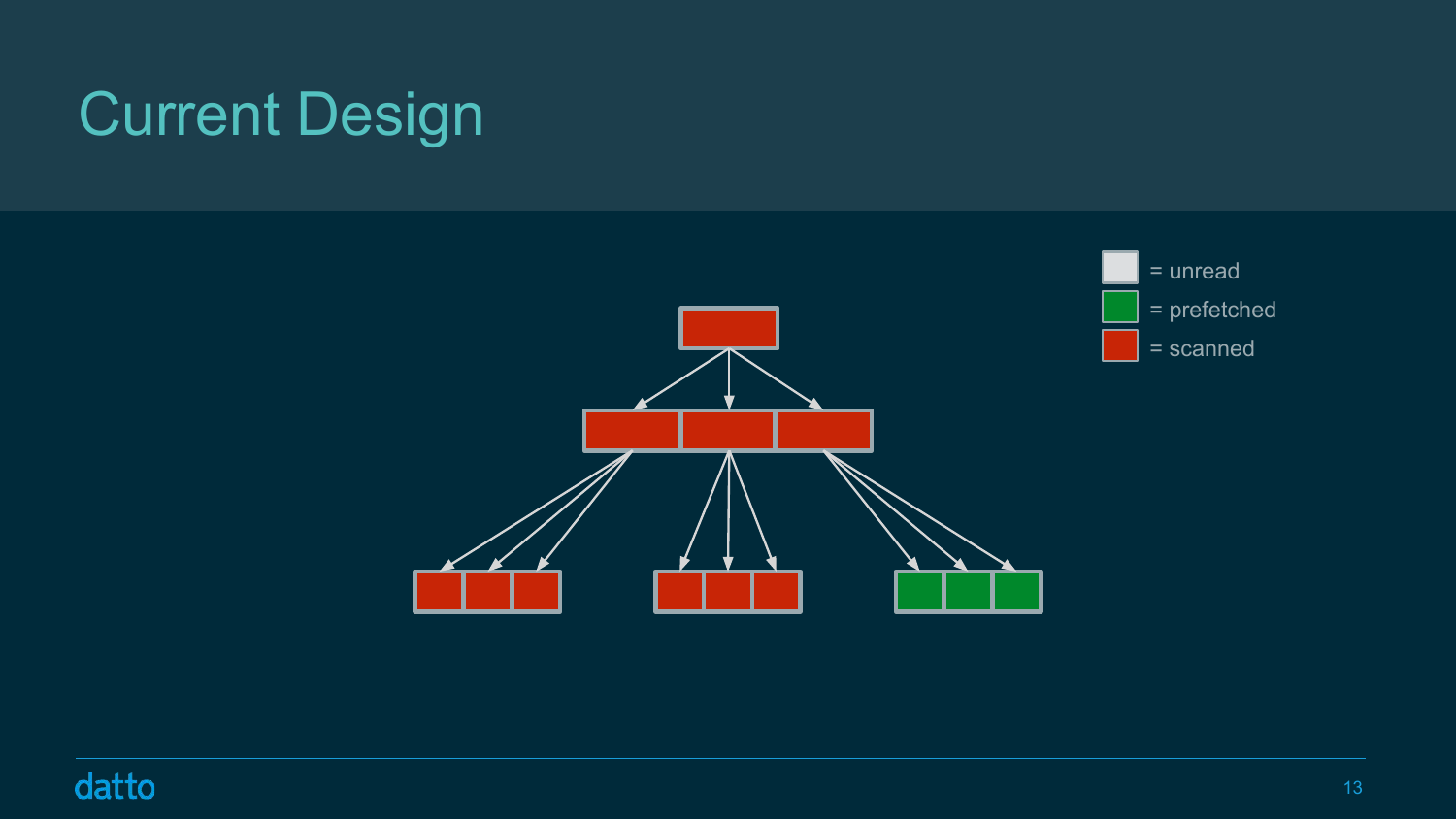

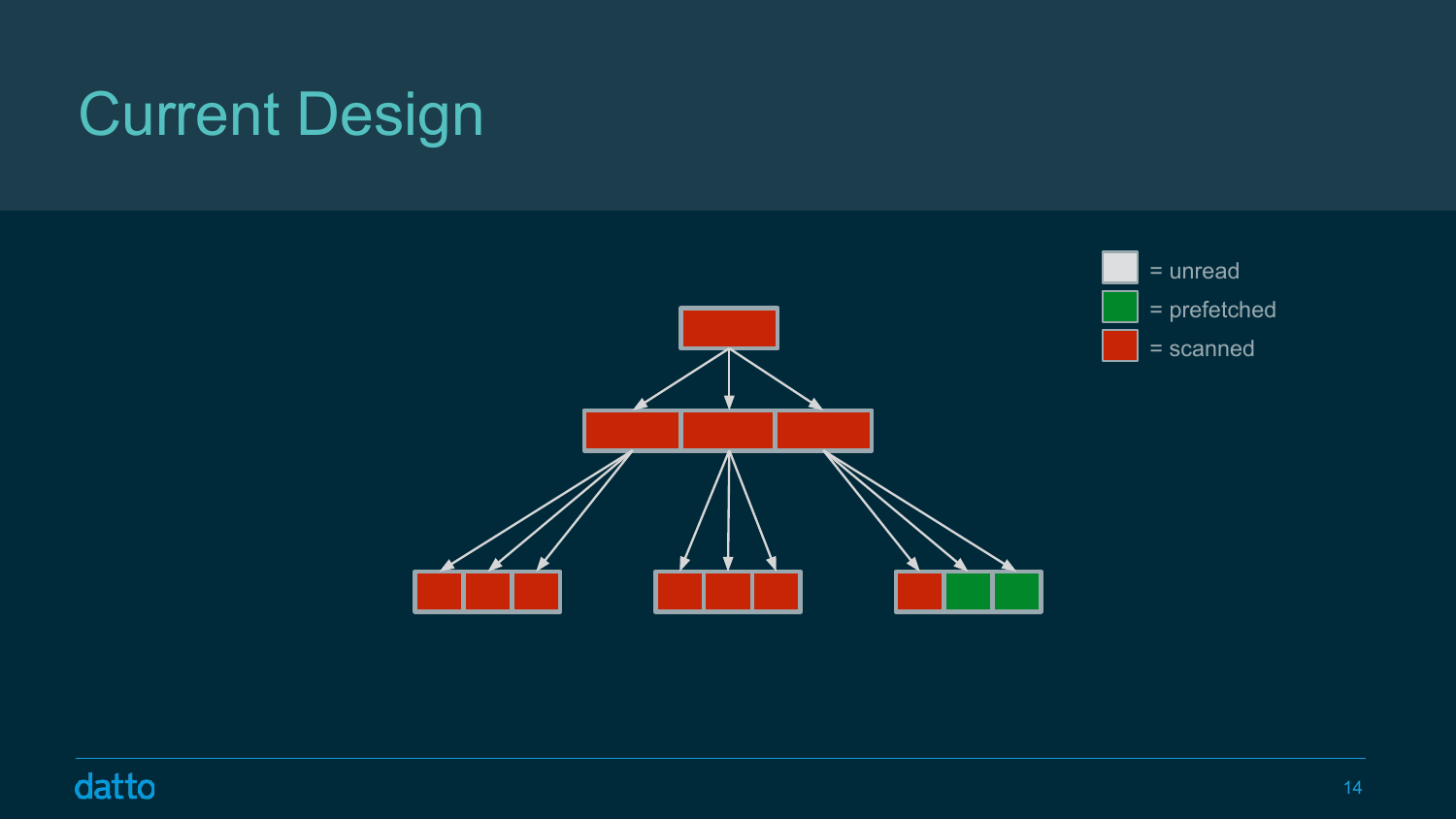

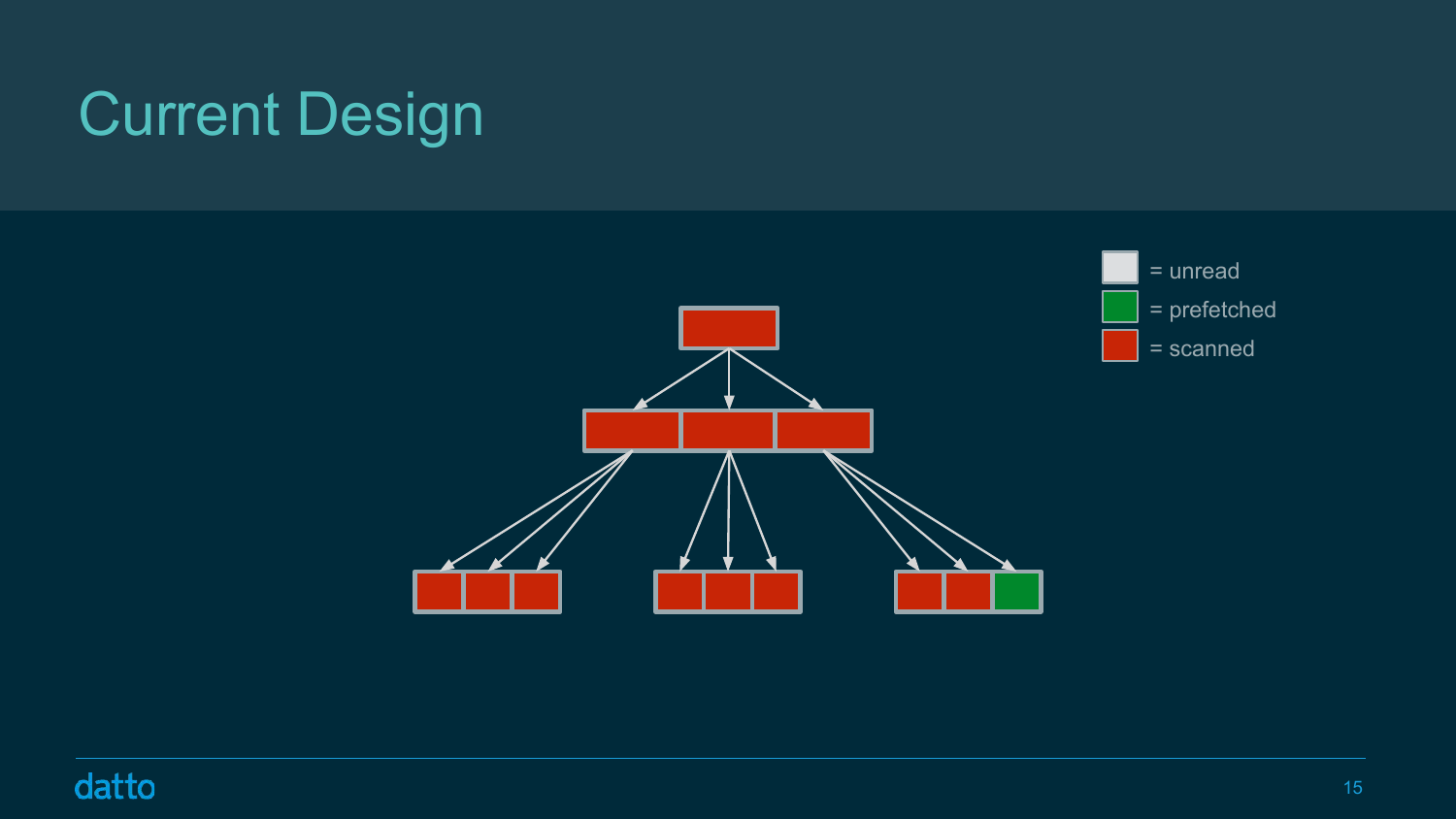



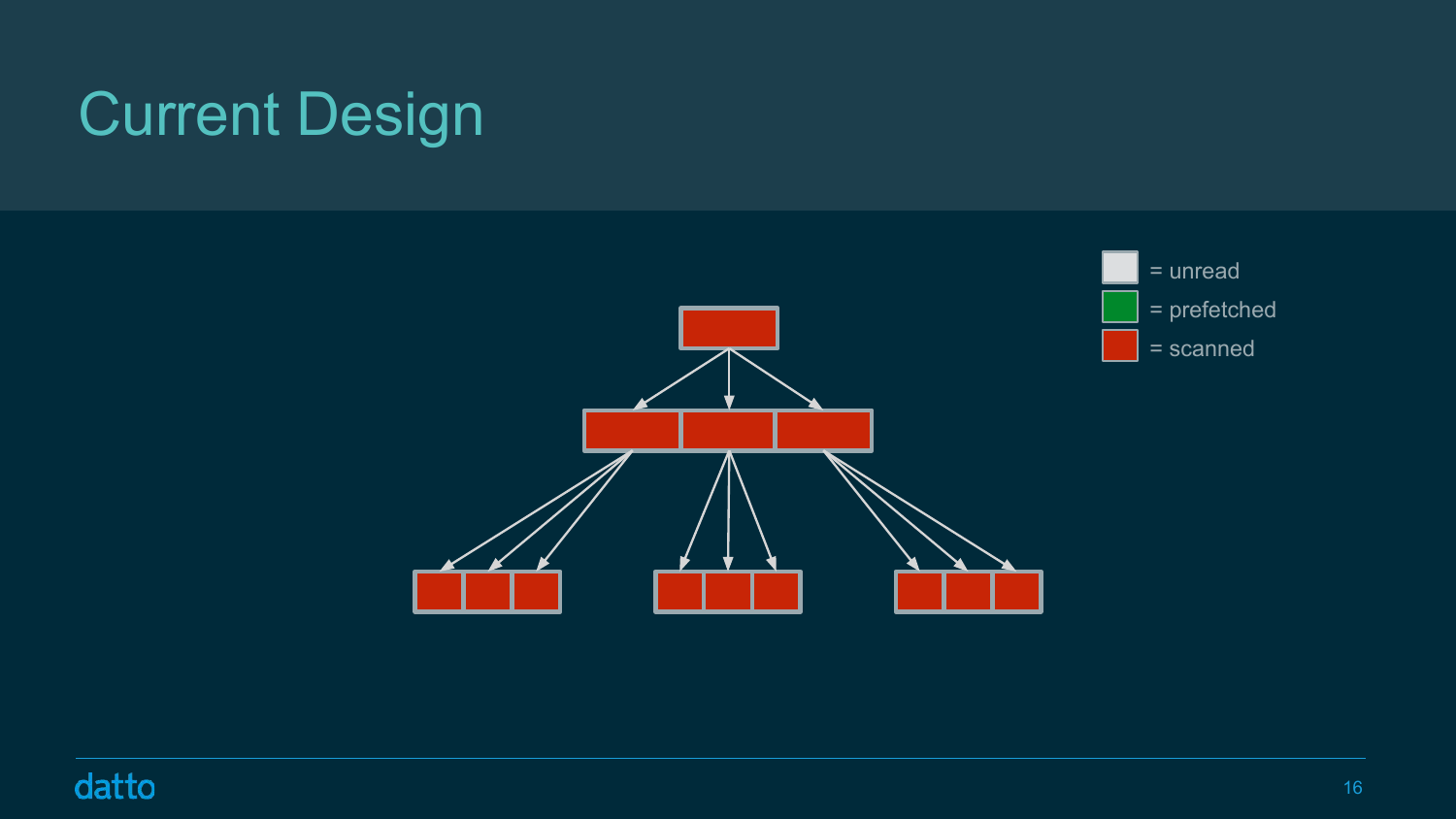# Current Design: Problems

- Prefetches are held up by synchronous arc read()
	- Issuing code is completely single-threaded
	- Prefetches are not issued while leaf blocks are being issued
- First prefetch below a given block is effectively useless
	-
- Bursty IO requests
	-
	- Scrubbing metadnode -> tons of prefetches



• arc read() called immediately after its prefetch (depth first traversal)

• Scrubbing leaf -> no prefetches (most blocks in a dataset are leaves)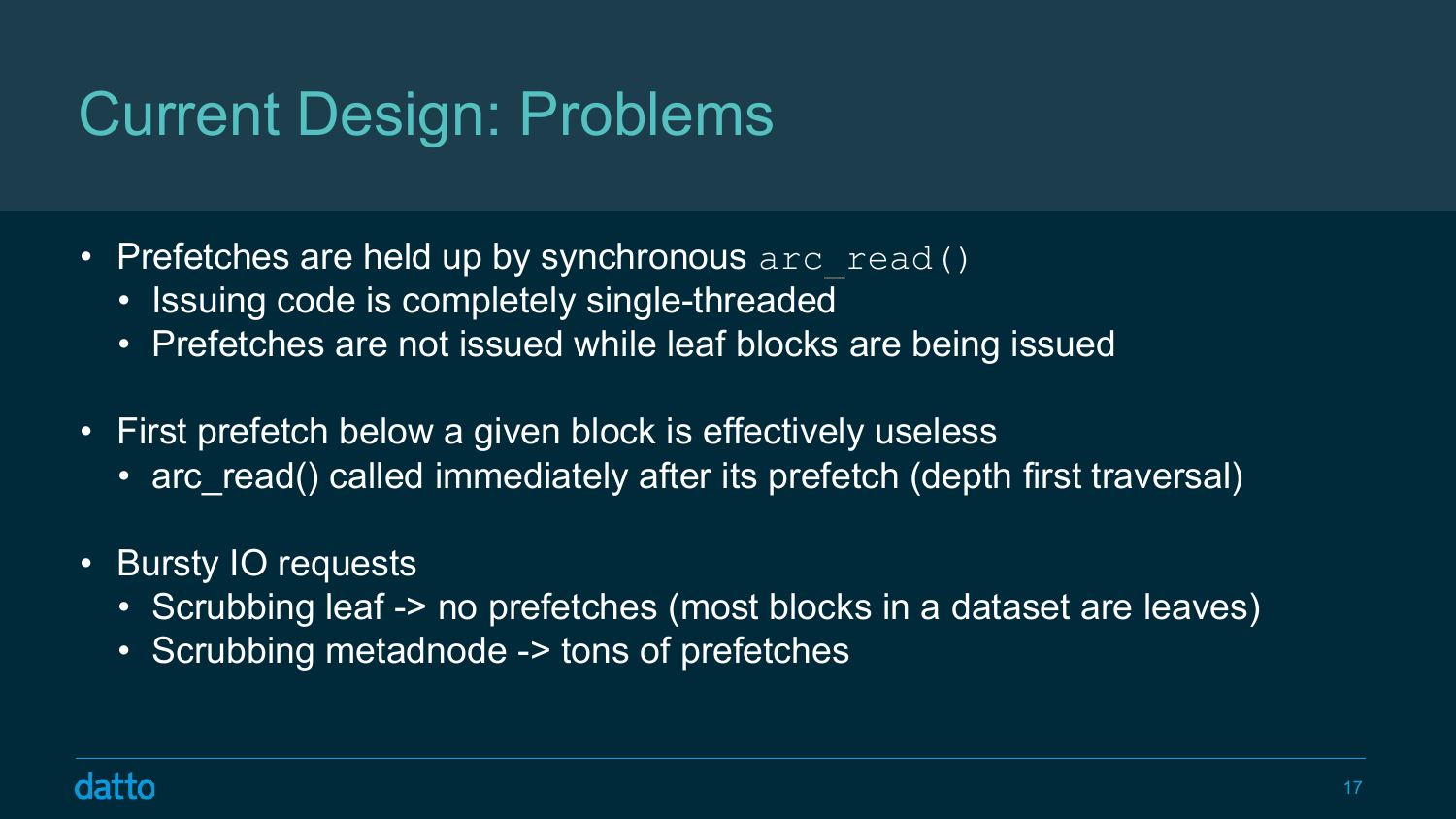# New Design (Ideal)



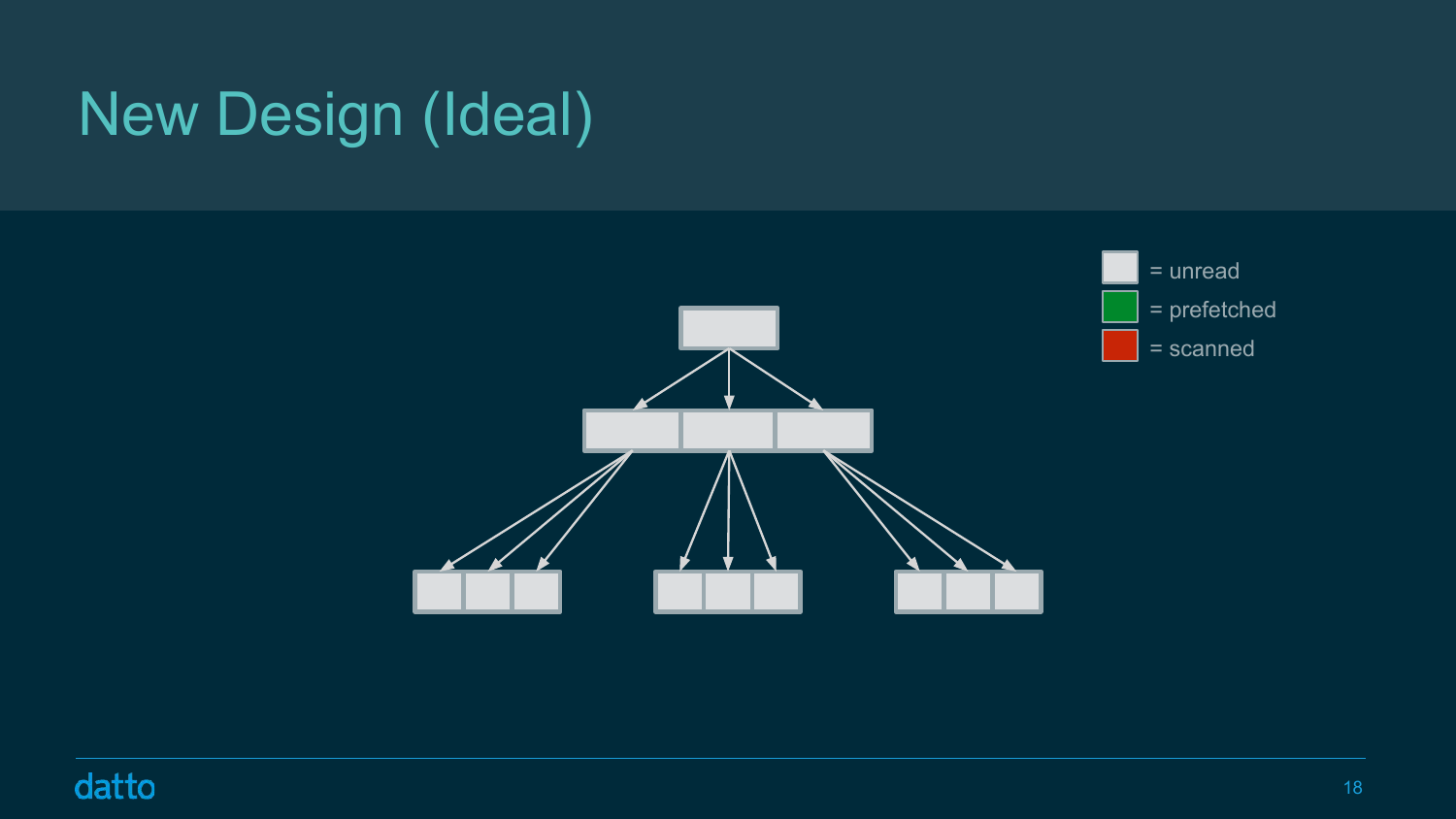# New Design (Ideal)



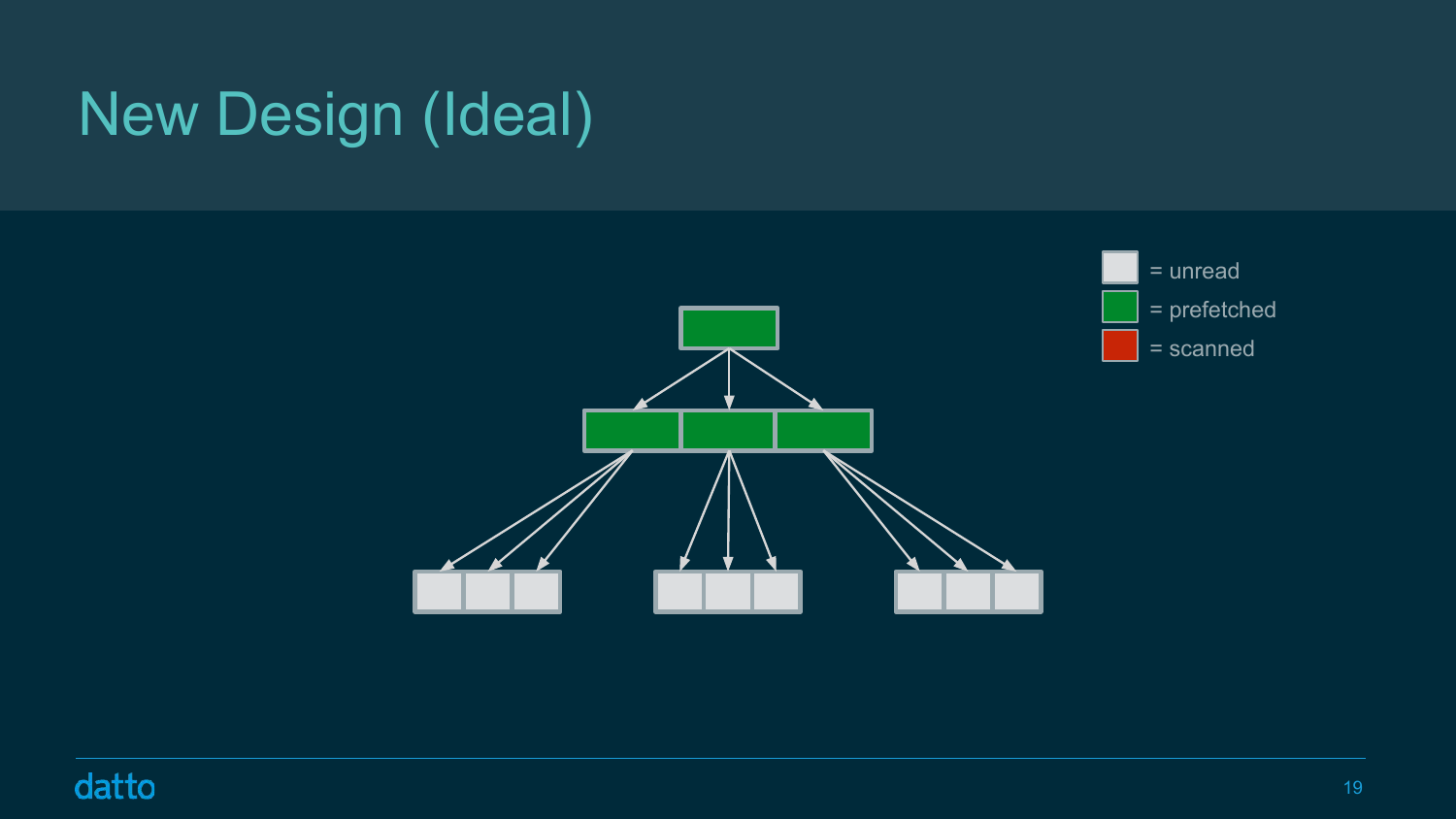# New Design (Ideal)



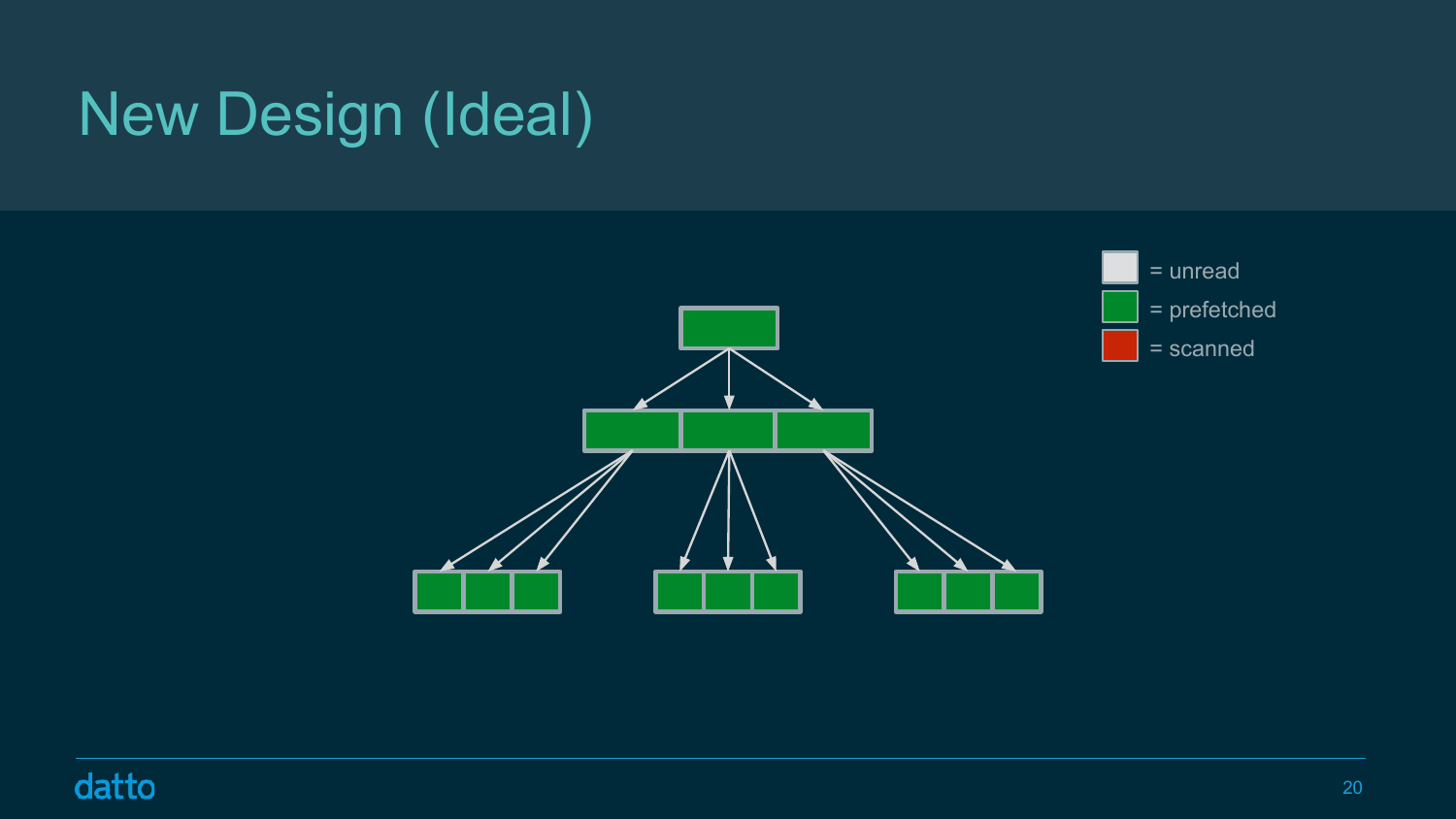# New Design: Additional Considerations

- Ideal prefetcher makes 2 bad assumptions
	- ARC memory available >= size of all blocks in the dataset
	- All IO can be issued in parallel (infinite disk bandwidth)
- Solution
	- Prefetch function just places IO into a priority queue
	- Prioritize blocks we will actually need first based on ZIO bookmark
	-



• Spin up a thread to issue prefetches from the queue and rate-limit IO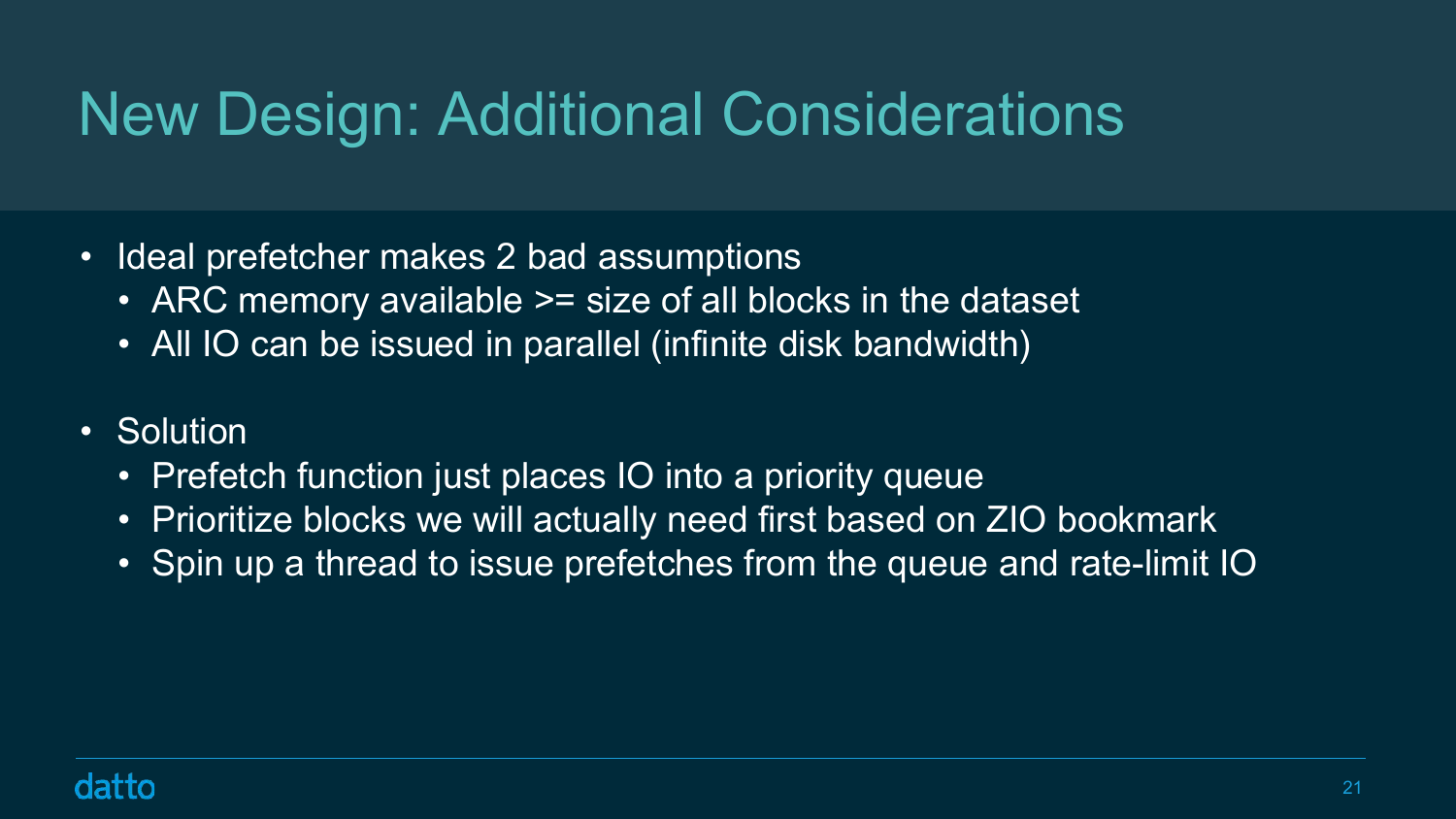

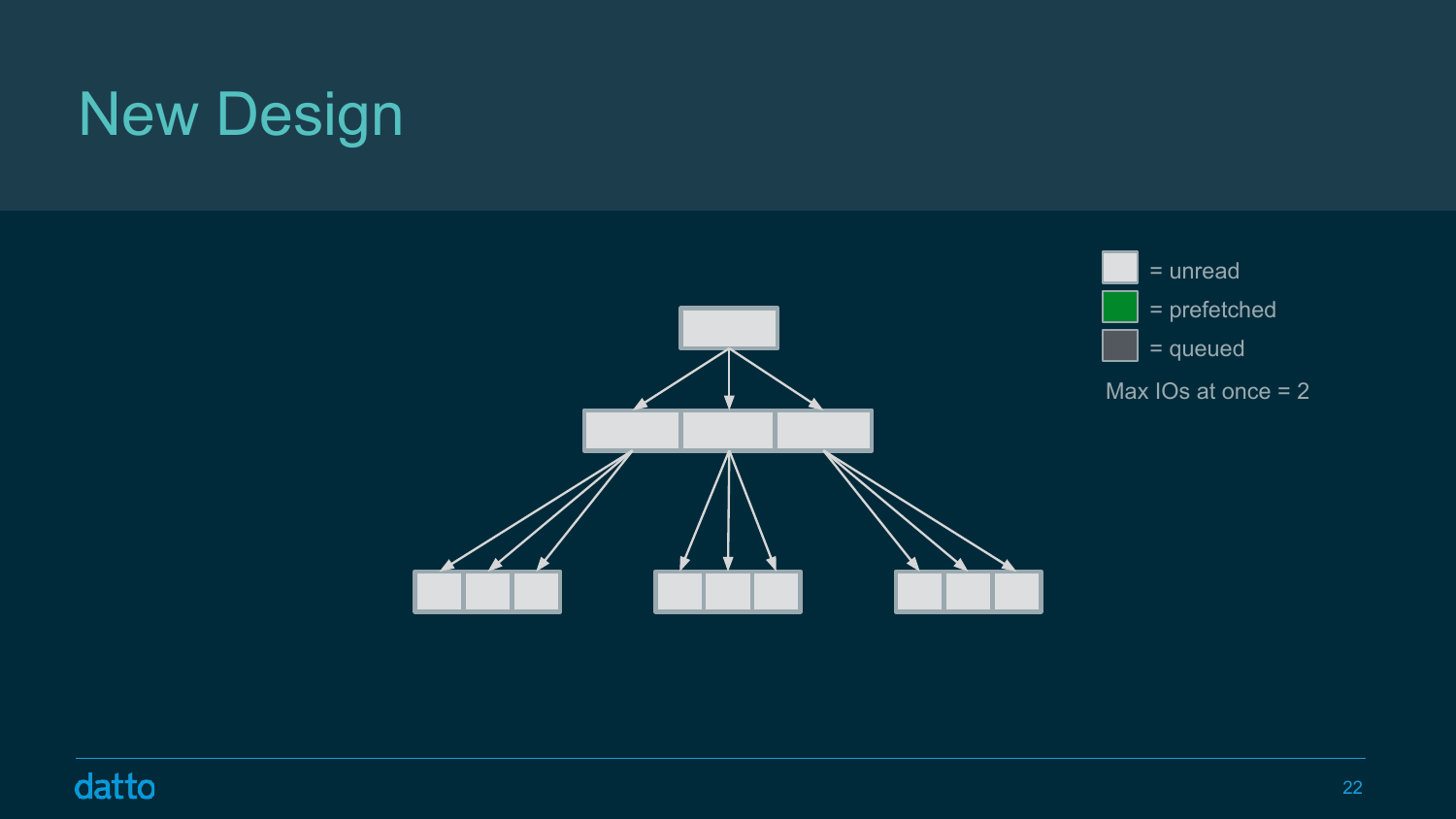

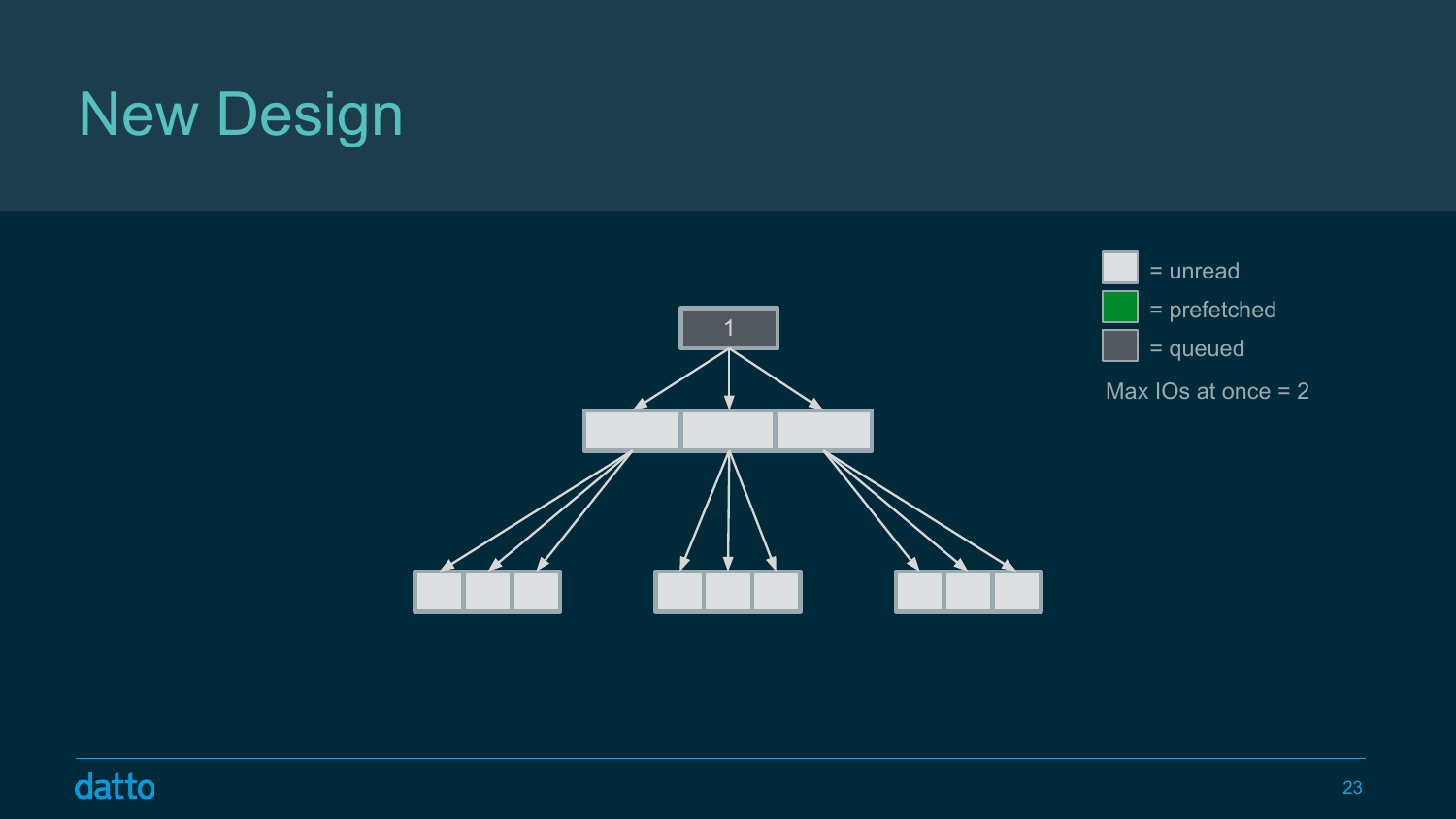



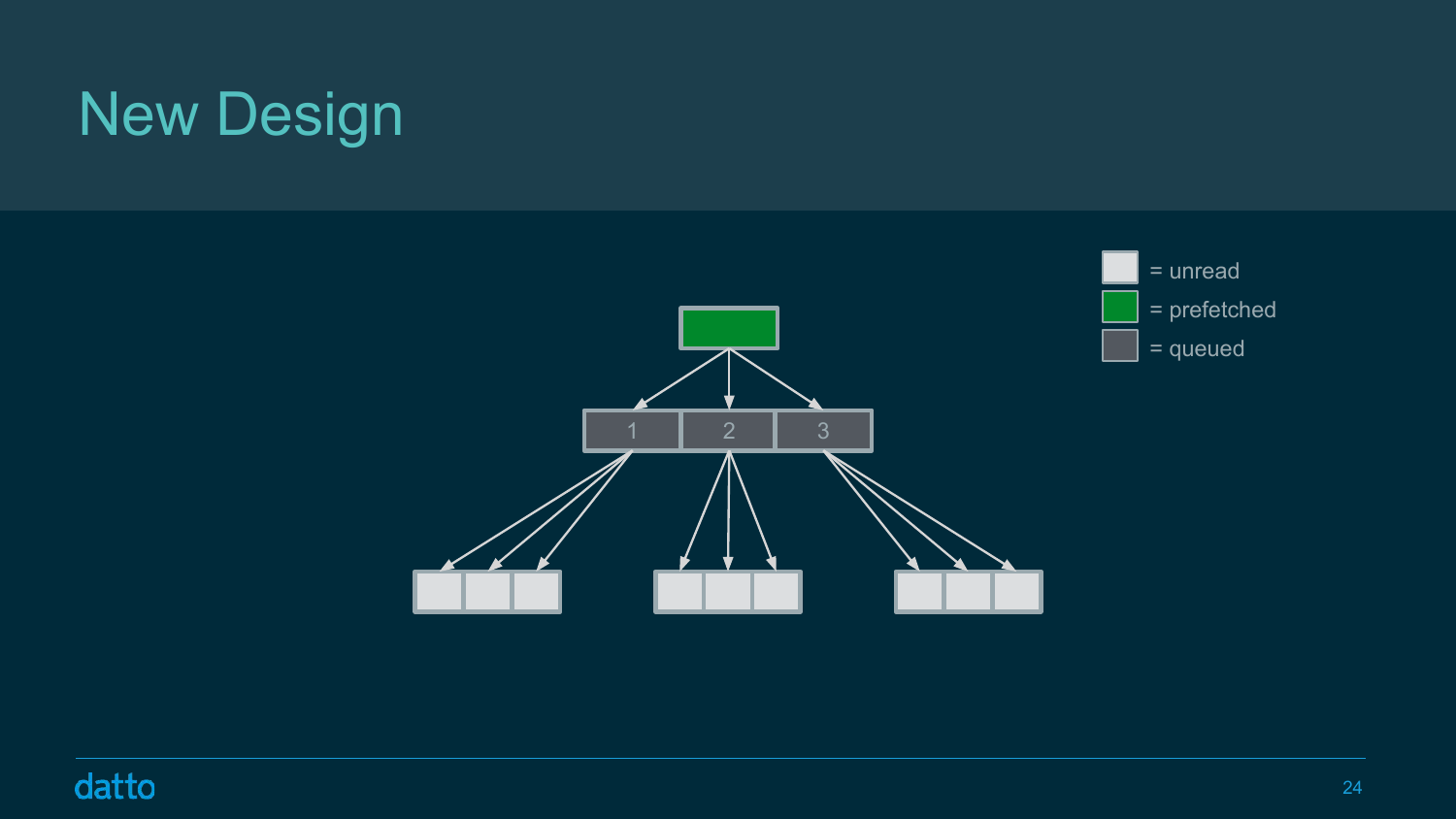

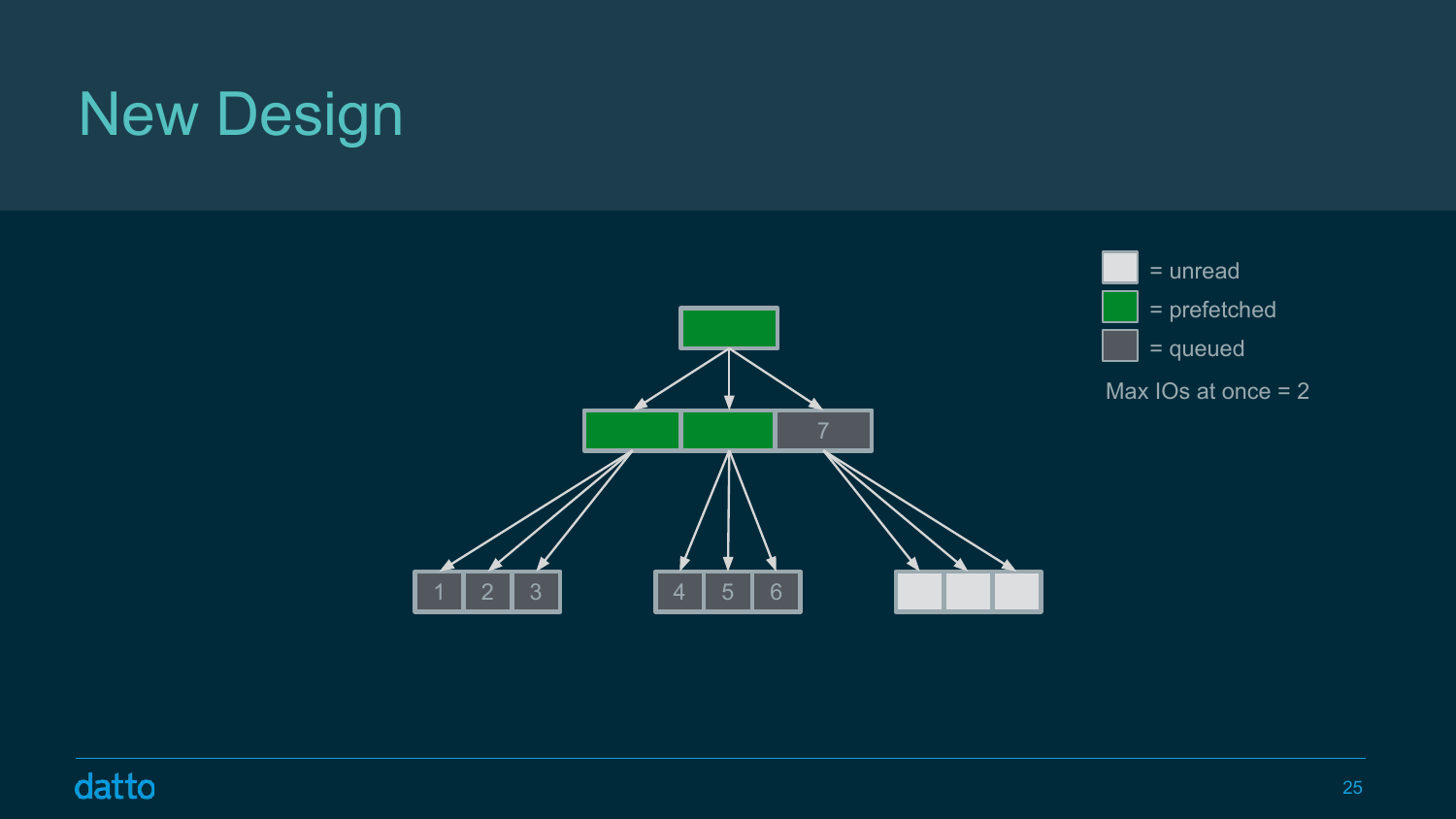

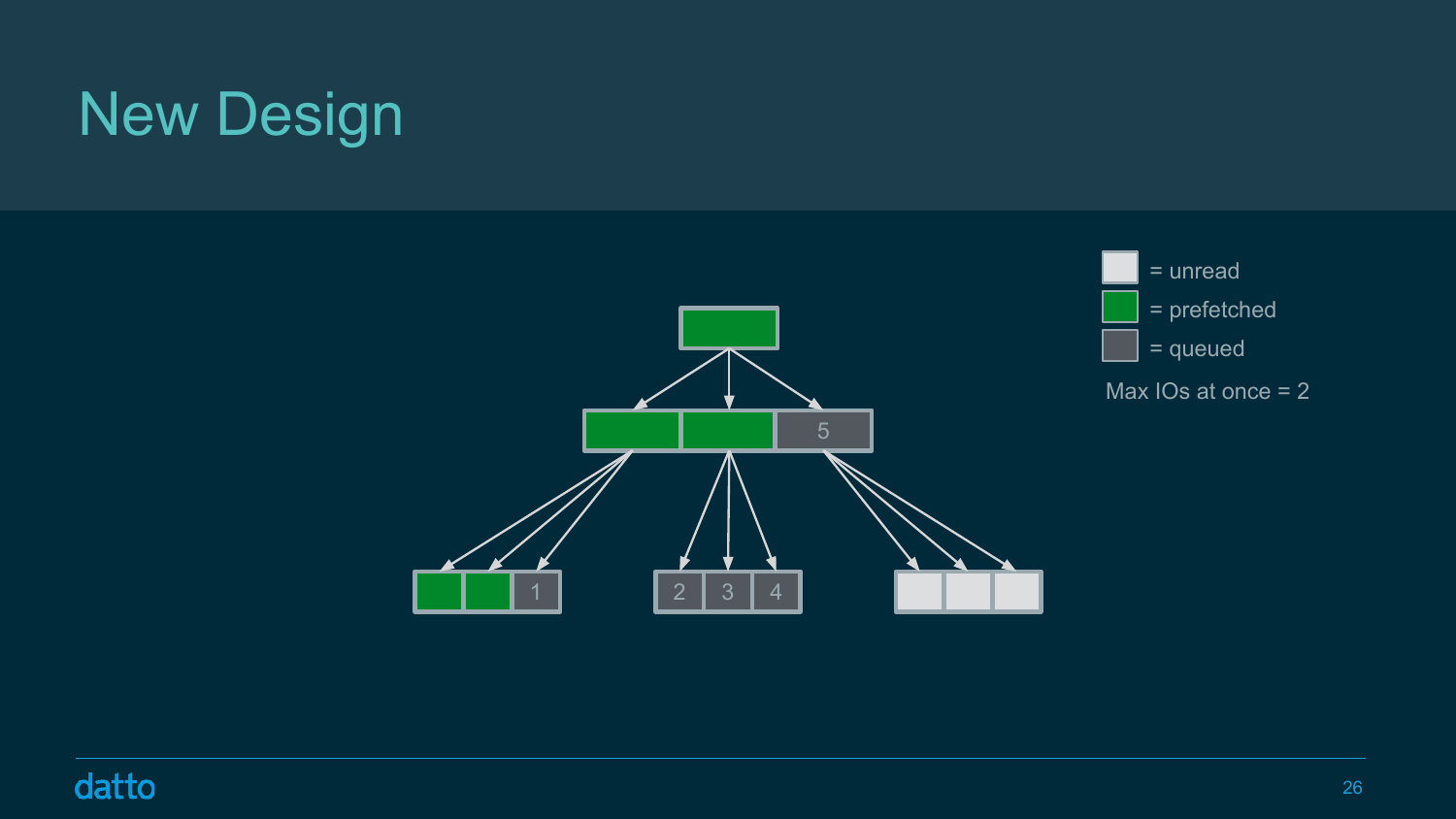

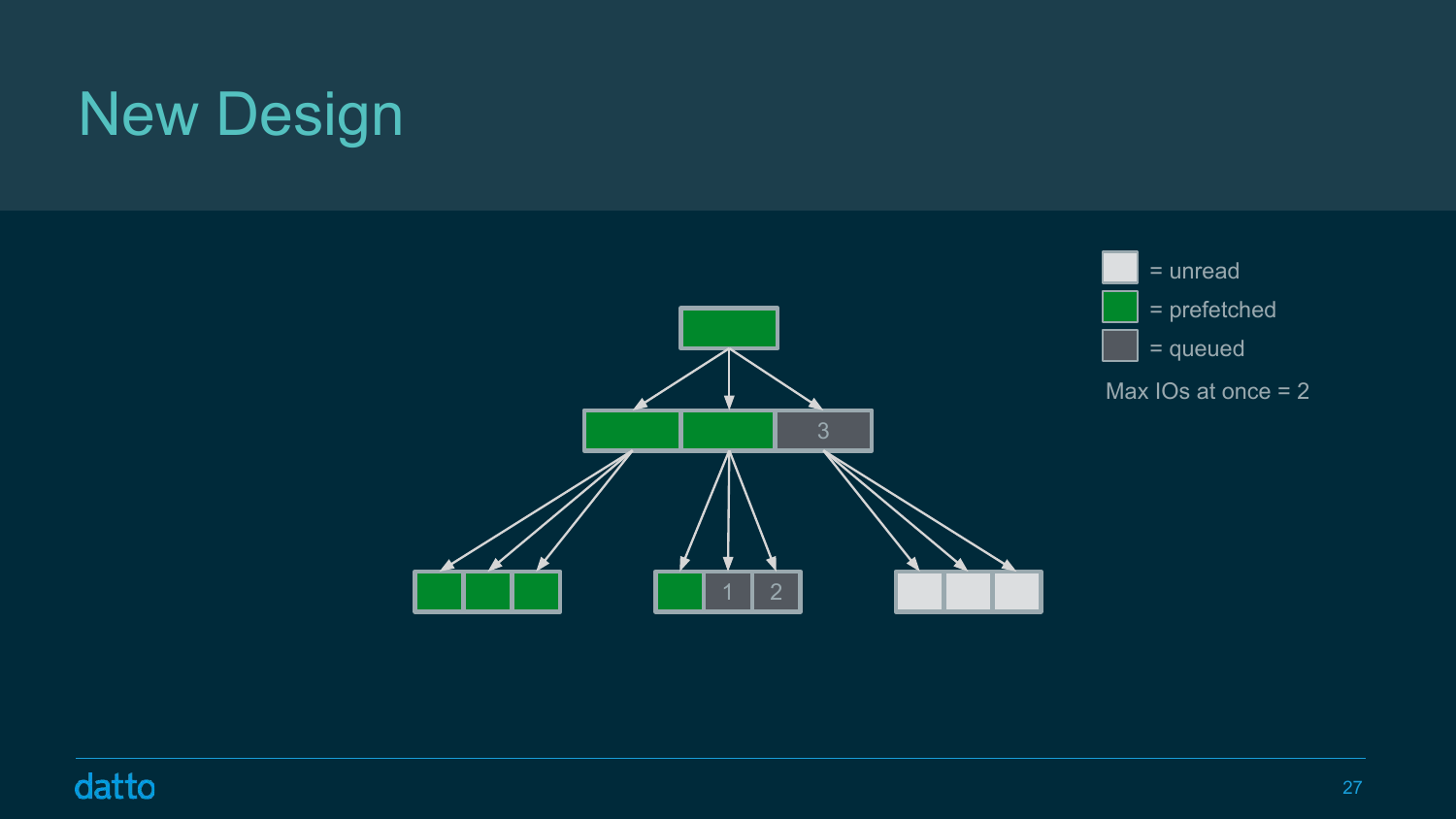

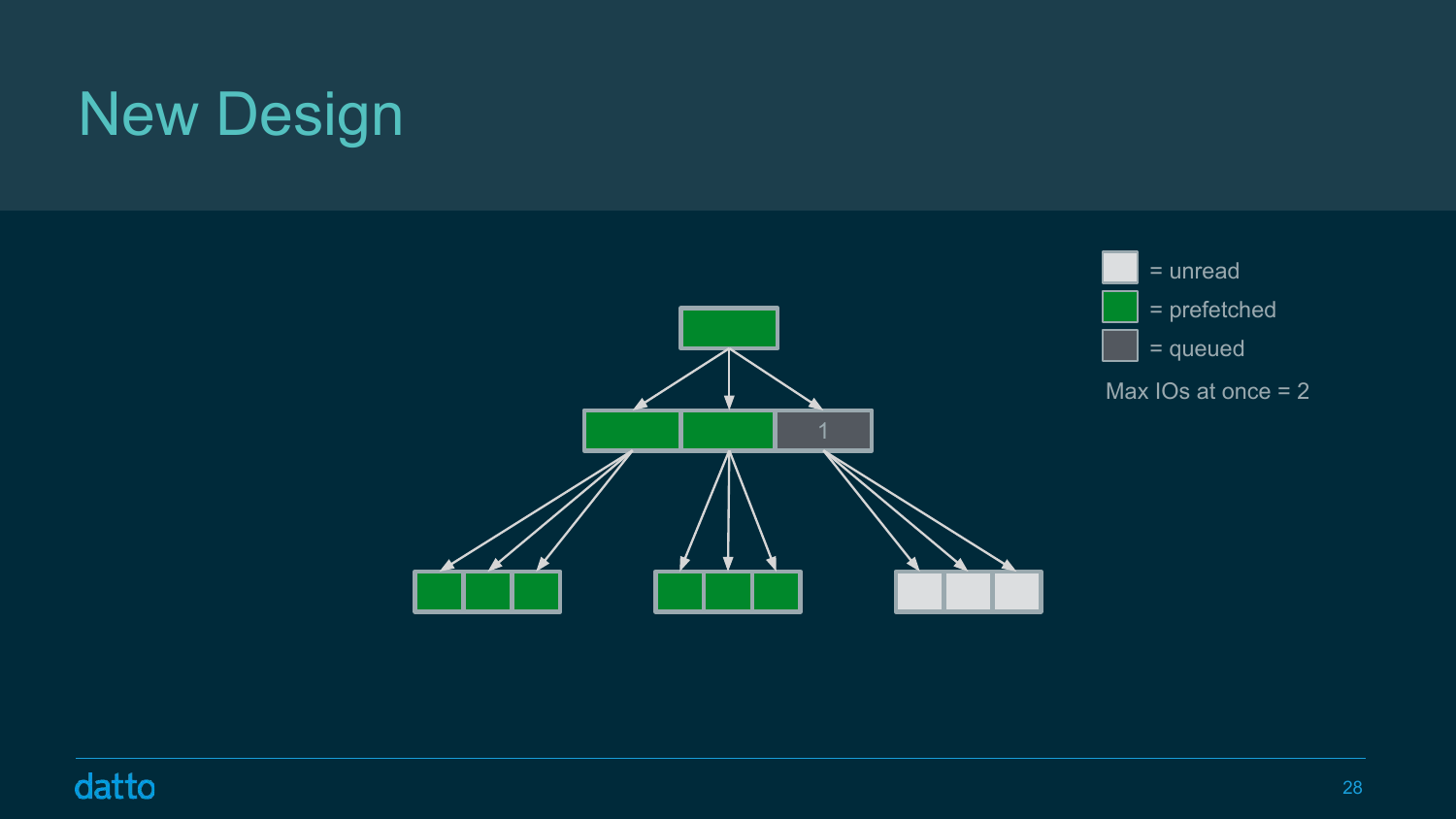

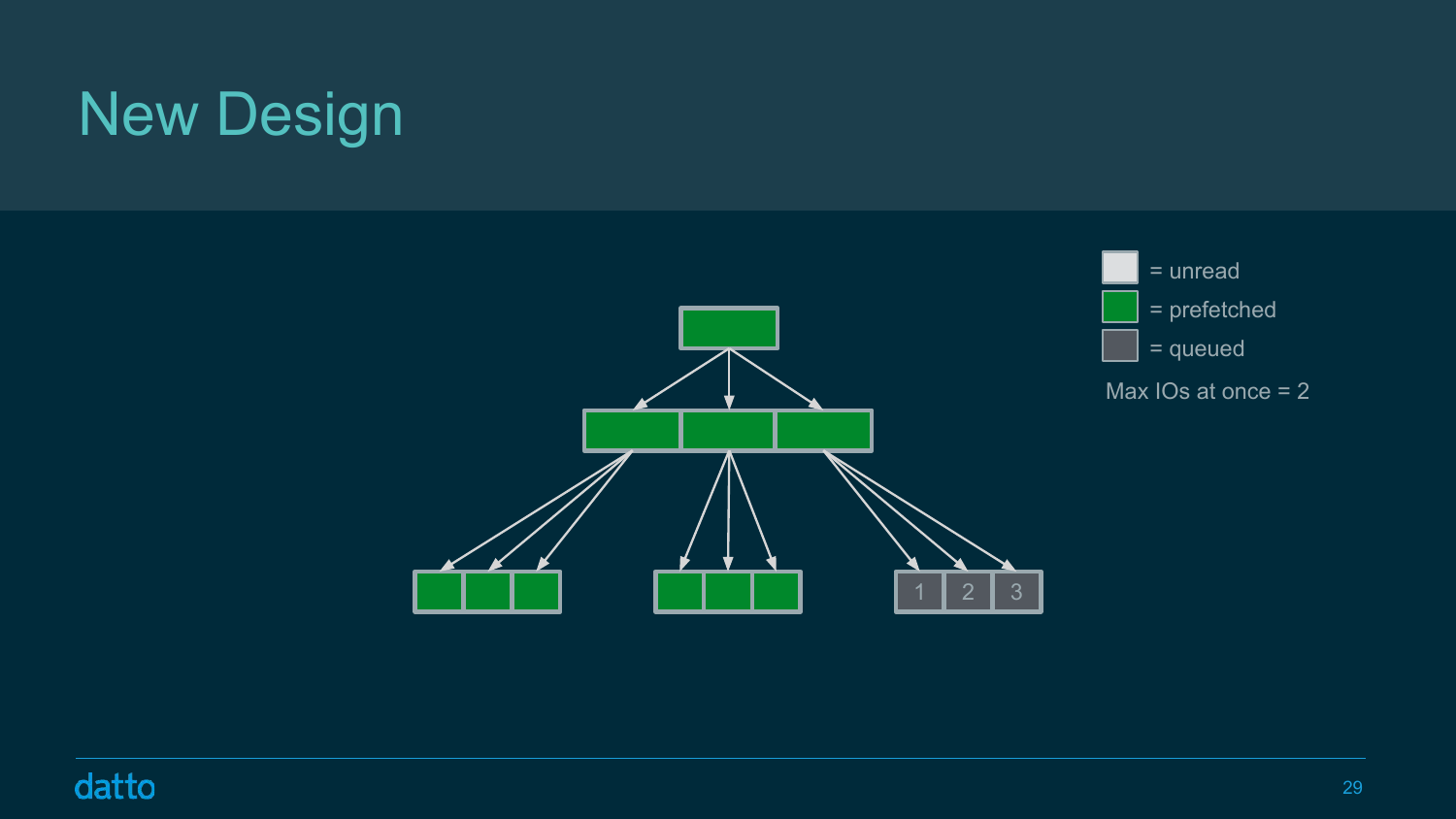

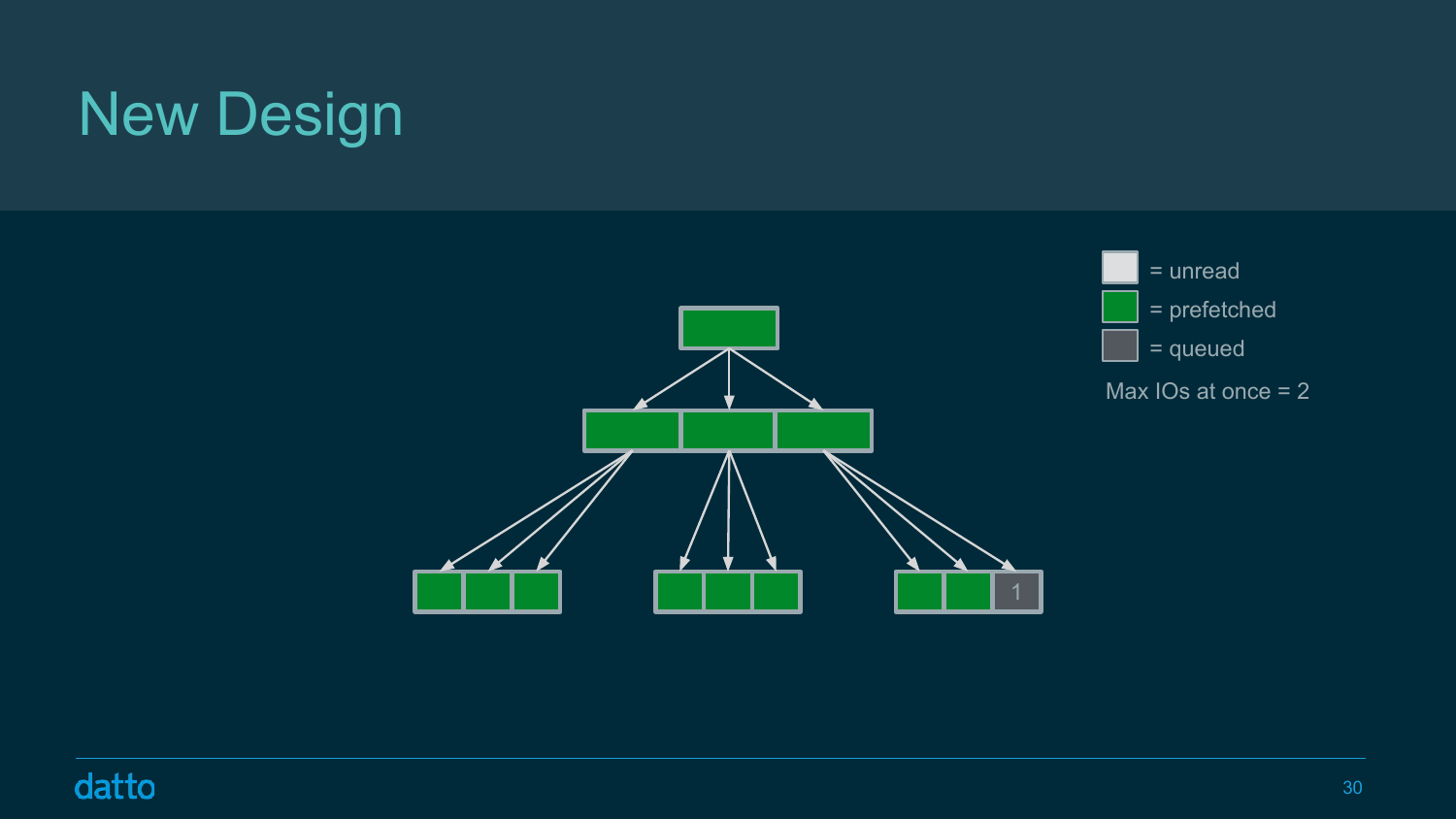

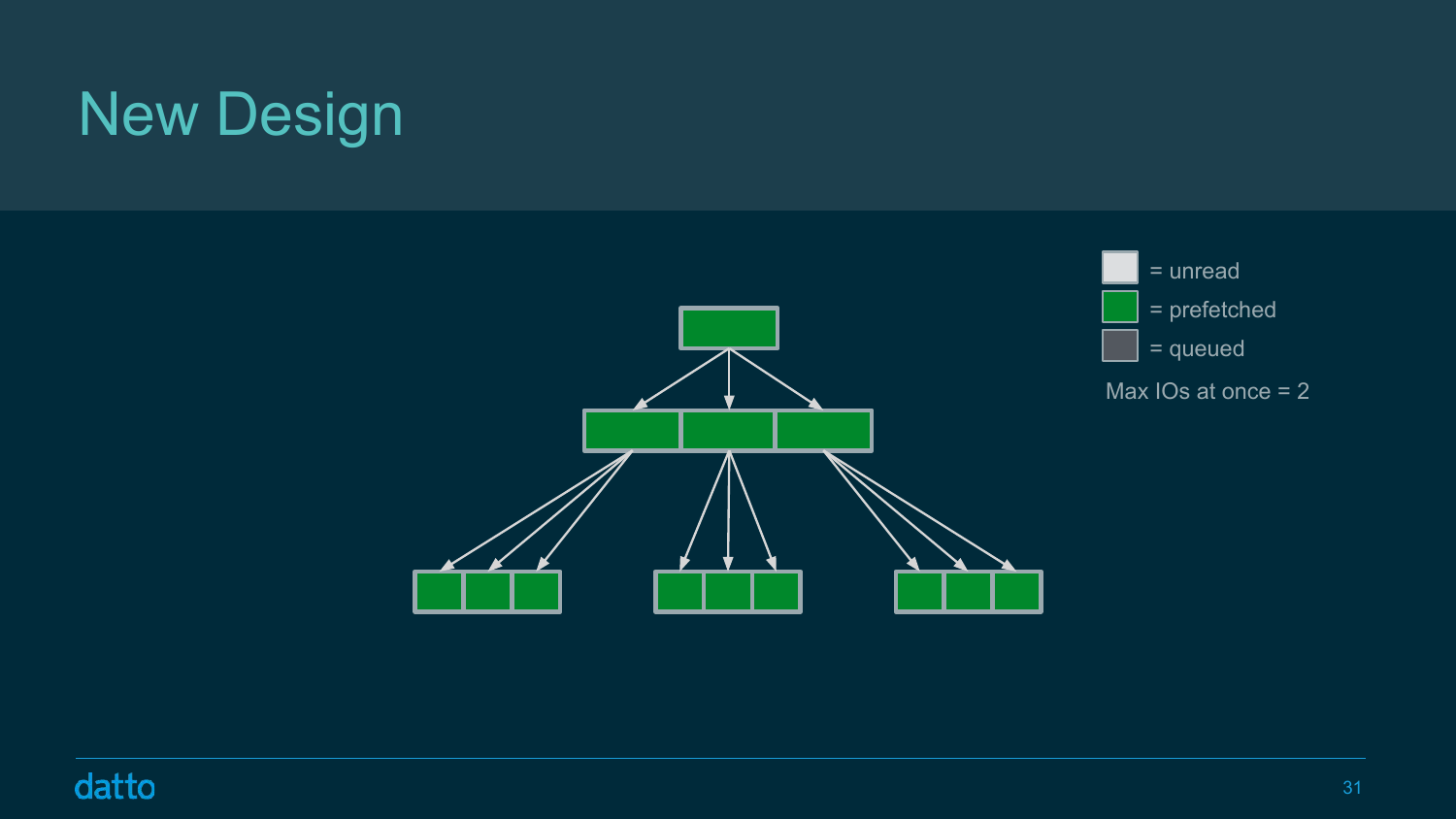# New Design: Code Changes and Applications

- ARC code adjusted so that prefetch IOs can have a read callback • arc read done() adjusted to provide bookmark and bp for context • Allows IO read callbacks to issue next prefetch easily and inexpensively
- 
- 
- ZFS Currently has 3 prefetching implementations (not counting zfetch) • dbuf.c (arc read done () changes help here)
- - dmu\_traverse.c
	- dsl\_scan.c